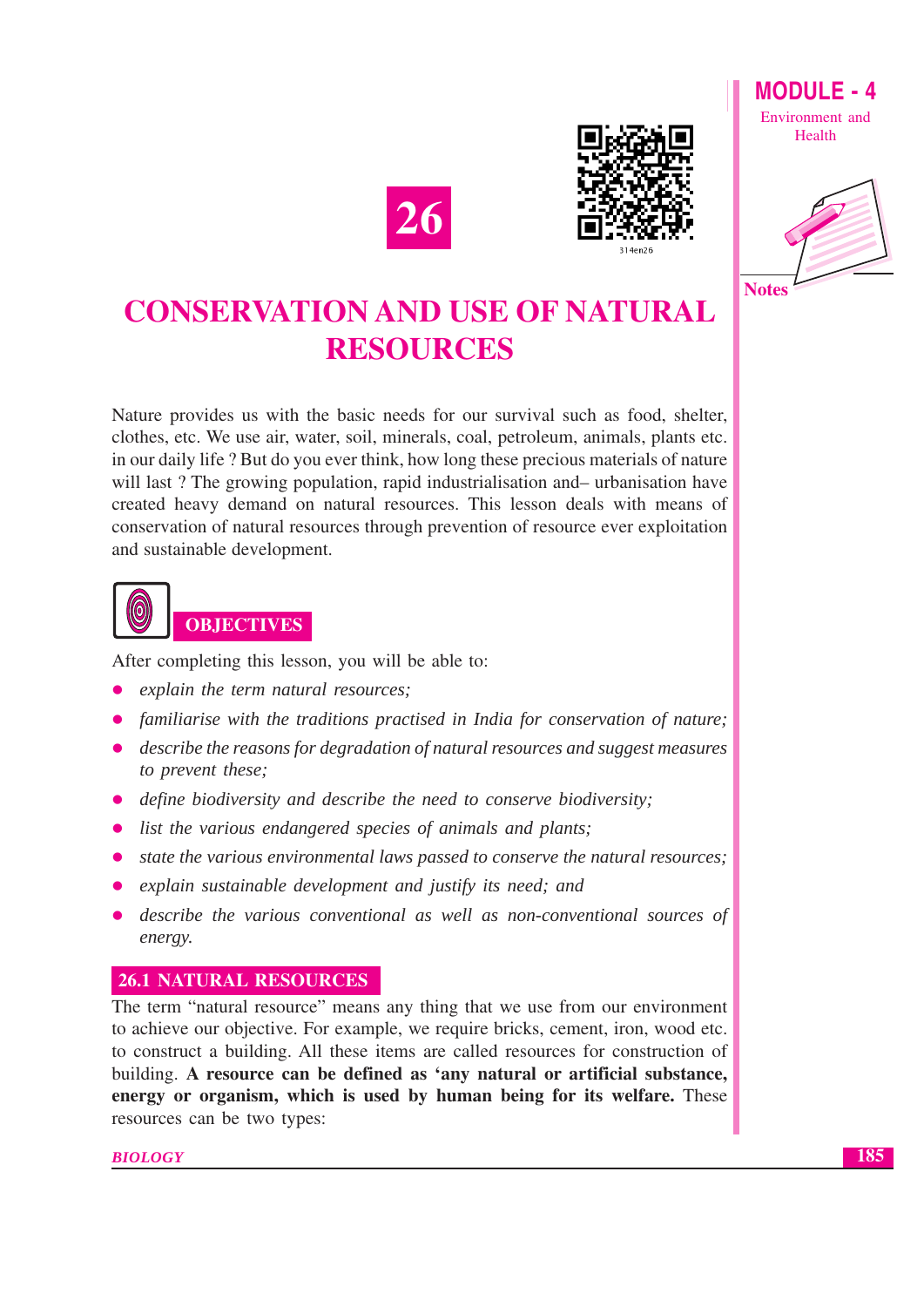



(a) Natural resources

(b) Artificial resources.

All that nature has provided such as soil, air, water, minerals, coal, sunshine (sunlight), animals and plants, etc., are known as **natural resources**. The resources, which have been developed by human beings during the growth of civilization, are called **artificial resources**. For example, biogas, thermal electricity, plastics. These man-made resources are generally derived from some other natural resources. For example, plastics from the natural resource, petroleum.

#### **26.1.1 Classification of Natural Resources**

The air we breathe and the light we get from the sun are available in unlimited quantity. But what about coal, forest, and petroleum? The stock of these resources is limited and is depleting day by day.

|                             | Resources                                         |
|-----------------------------|---------------------------------------------------|
|                             |                                                   |
| Natural                     | Artificial                                        |
| (e.g. coal)                 | (e.g. electricity)                                |
|                             |                                                   |
| Exhaustible                 | Inexhaustible                                     |
| (Petroleum)                 | (e.g. solar energy, wind, rainfall, tidal energy) |
|                             |                                                   |
| Renewable                   | Non-renewable                                     |
| (e.g. wind, water, forests) | (e.g. coal, petroleum, iron, biological species)  |

## • Inexhaustible Resources

The resources which cannot be exhausted by human consumption are called inexhaustible resources. These include energy sources like solar radiation, wind power, water power (flowing streams) and tidal power, and substances like sand, clay, air, water in oceans, etc.

#### **Exhaustible Resources**

On the other hand, there are some resources, which are available in limited quantities and are going to be exhausted as a result of continuous use. These are called exhaustible resources. For example, the stock of coal in the earth is limited and one day there will be no more coal available for our use.

#### **Renewable Resources**

Some of the exhaustible resources are naturally regenerated after consumption and are known as **renewable resources**, e.g. Forest trees and plants that make a forest may be destroyed but new ones gow in their place. But if forest is totally cut down to get land for constructioni of buildings, it is lost forever. Some other examples are fresh water, fertile soil, forest (yielding wood and other products), vegetation, wildlife, etc.

#### • Non-renewable Resources

The resources, which cannot be replaced after the use, are known as **non-renewable Resources.** These include minerals (copper, iron etc.) fossil fuels (coal, oil etc.). Even wildlife species (rare plants and animals) belong to this category.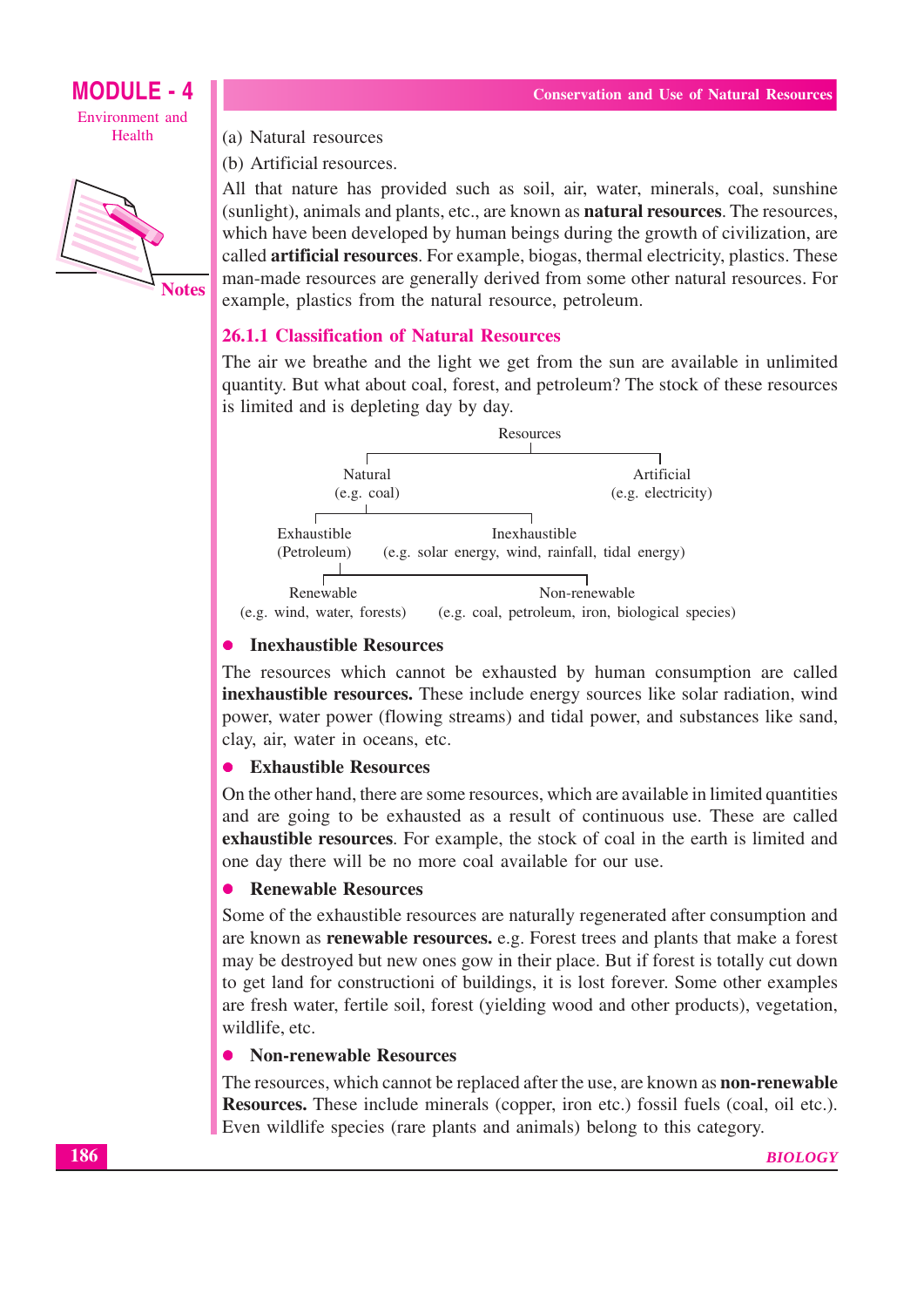

## **INTEXT QUESTIONS 26.1**

- 1. Given below are certain wrong statements. Identify the mistake and write the correct statement below each.
- (i) Plastic is a natural resource. (ii) Forest is an exhaustible non-renewable resource. (iii) The exhaustible resources, which are not replaced after consumption are known as renewable resources. 2. Classify the following under the three respective categories of natural resources: Air, iron, sand, petroleum, wind, clay, fish, forest, gold, pearls.

| Inexhaustible | <b>Renewable</b> | <b>Non-</b> renewable |
|---------------|------------------|-----------------------|
|               |                  |                       |
|               |                  |                       |

#### **26.2 CONSERVATION OF NATURAL RESOURCES**

Consumption of natural resources is increasing with growing population. With the increasing industrialisation and urbanisation, we need to conserve natural resources for thier destruction will also upset the ecological balance.

Conservation is the proper management of a natural resource to prevent its exploitation, destruction or degradation.

Conservation is the sum total of activities, which can derive benefits from natural resources but at the same time prevent excessive use leading to destruction or degradation.

#### 26.2.1. Need for Conservation of Natural Resources

We know that nature provides us with all our basic needs but we tend to over exploit. If we go on exploiting nature, there will be no more resources available in future. Hence there is an urgent need to conserve nature for the following reasons. Some of the needs are:

- to maintain ecological balance for supporting life.
- to preserve different kinds of species (biodiversity).
- to make the resources available for present and future generations.
- $\bullet$  to ensure survival of human race.

#### **BIOLOGY**

Environment and Health

MODUI F - 4

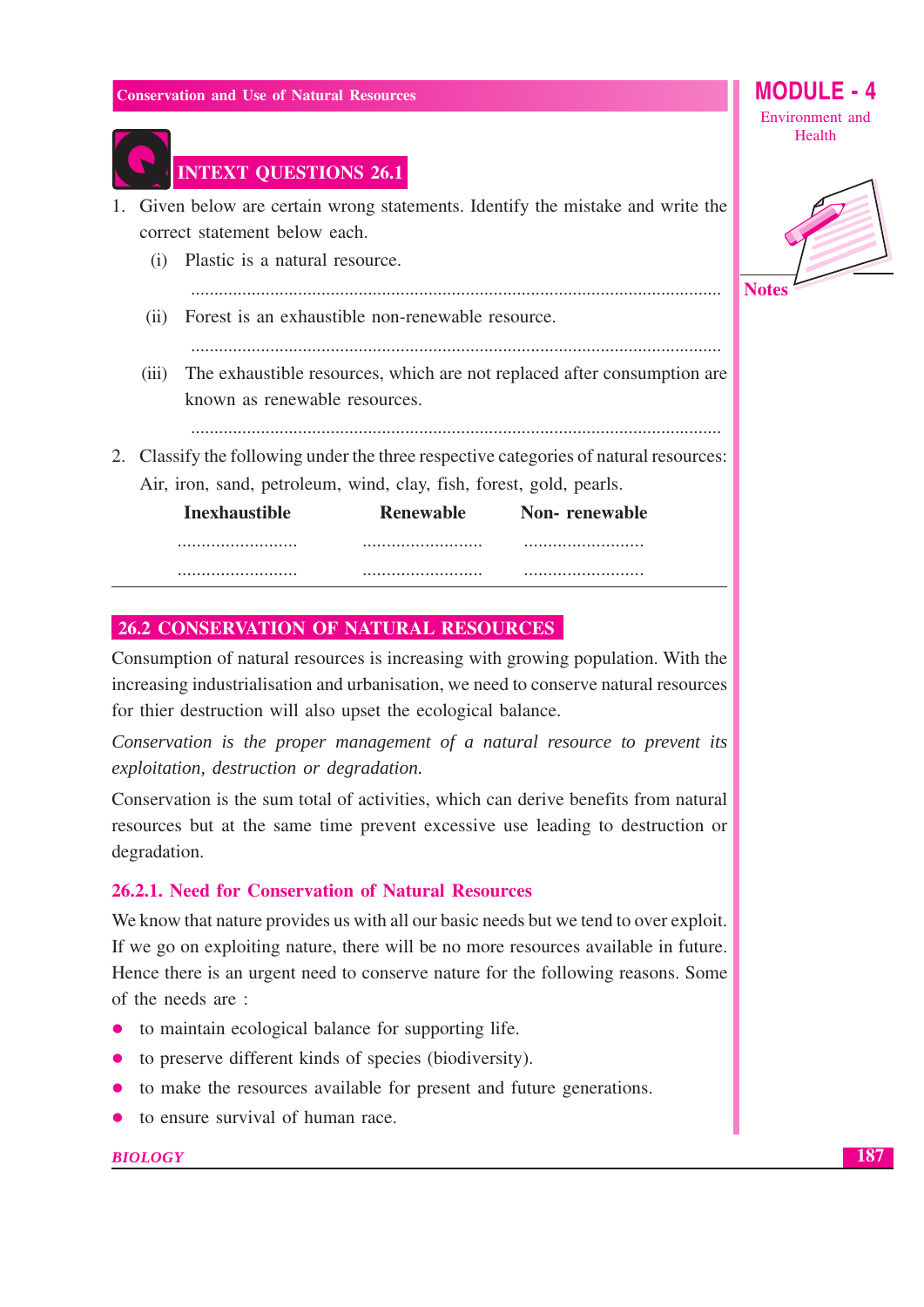





#### 26.2.2. Coservation of Natural Resources and Traditions of India

The need for conservation of natural resources was felt by our predecessors and in India, there was a tradition of respecting and preserving nature and natural resources. Natural resources were conserved in the form of sacred groves/forests, sacred pools and lakes, sacred species etc e.g. the river ganges. In our country the conservaton of natural forests is known from the time of Lord Ashoka. Sacred forests are forest patches of different dimensions dedicated by the tribals to their deities and ancestral spirits. Cutting down trees, hunting and other human interferences were strictly prohibited in these forests. This practice is widespread particularly in peninsular, central and eastern India and has resulted in the protection of a large number of plants and animals. Similarly, several water bodies, e.g., Khecheopalri lake in Sikkim was declared sacred by people, thus, protecting aquatic flora and fauna. Worshipping certain plants like banyan, peepal, tulsi etc. has not only preserved them but also encouraged their plantation. History recalls numerous instances where people have laid down their lives for protecting trees.

Recent Chipko movement in India is one of the best examples. This movement was started by women in Gopeshwar village in Garhwal in the Himalayas. They stopped the felling of trees by hugging them when the lumbermen arrived to cut them. This saved about 12000 square kilometers of sensitive water catchment area. Similar movements also occurred in some other parts of the country.

## **INTEXT QUESTIONS 26.2**

- 1. Why should we conserve natural resources? State any two reasons.
	- $(i)$
	- $(ii)$
- 2. Given below are certain incomplete words. Complete them by taking clues from the statement given below for each. Each blank space represents one letter only.
	- $(i)$  p k

(A movement started by women to stop the felling of trees by hugging them)

 $(ii) T_$   $I_$   $i$ 

(A sacred plant worshipped in India)

- $(iii)$  Kh  $_$ ch  $_$ n  $pa_$   $_$ i
	- (A lake in Sikkim that was declared sacred by the people)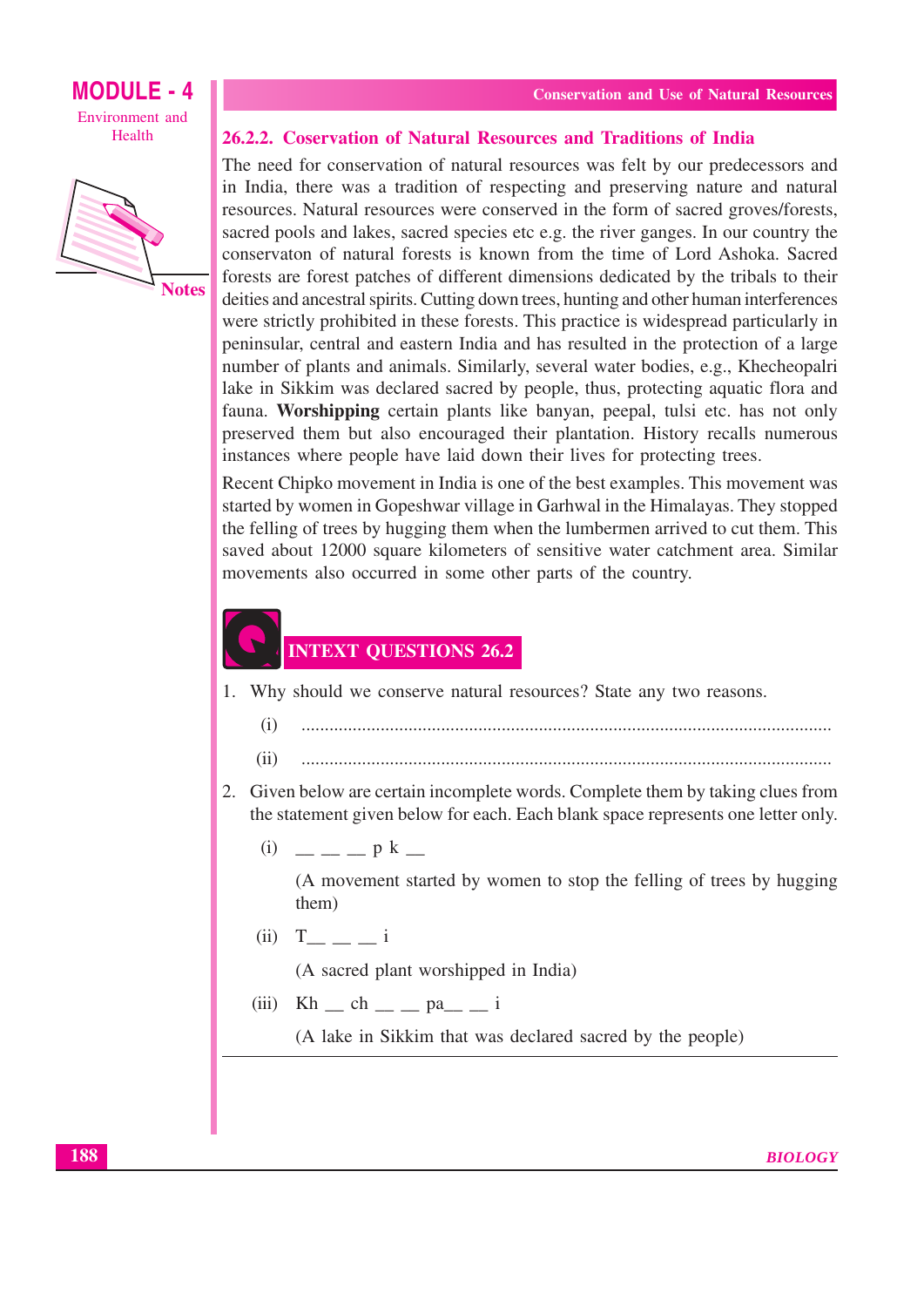#### **26.3 SOIL**

Soil is a very important natural resource and an abiotic component of the environment. Soil is the uppermost layer of earth's crust, which supports growth of plants. It is a complex mixture of (i) mineral particles (formed from rocks), (ii) humus (organic material formed from decaying plant remains), (iii) mineral salts, (iv) water, (v) air, and (vi) living organisms (larger ones like earthworms and insects and microorganisms like the bacteria and fungi).

#### **Humus**

A brown or black organic substance consisting of partially or wholly decayed vegetable or animal matter that provides nutrients for plants and increases the ability of soil to retain water.

Soil is both a renewable as well as non-renewable resource.

- Soil is renewable because its productivity can be maintained with fertilizers and manures rich in humus.
- If the soil has been removed from a certain place by erosion, it is practically non-renewable because formation of new soil may take hundreds and thousands of years.

#### 26.3.1. Soil Erosion

Erosion literally means "to wear away". You might have noticed that in summer, when wind blows it carries away sand and soil particles. Similarly flowing water removes some amount of soil along with it. This removal of top layers of soil by wind and water is called soil erosion. The top layers of soil contain humus and mineral salts, which are vital for the growth of plants. Thus, erosion causes a significant loss of humus and nutrients, and decreases the fertility of soil.

#### 26.4.2. Causes of soil Erosion

There are several causes of soil erosion.

- (a) Natural causes; and
- (b) Anthropogenic causes (human generated causes)

#### (a) Natural Causes of Soil Erosion

Erosion of soil takes places due to the effect of natural agents like wind and water. High velocity winds over lands, without vegetation, carry away the loose top soil. Similarly in areas with no or very little vegetation, pouring raindrops carry away the soil.

#### (b) Anthropogenic Causes of Soil Erosion

Besides the natural agents, there are some human activities, which cause soil erosion. Let us know about them.

1. Deforestation: If the forests are cut down for timber, or for farming purposes, or construction then the soil is no longer protected from the effect of falling rains. Consequently, the top soil is washed away into the rivers and oceans.



189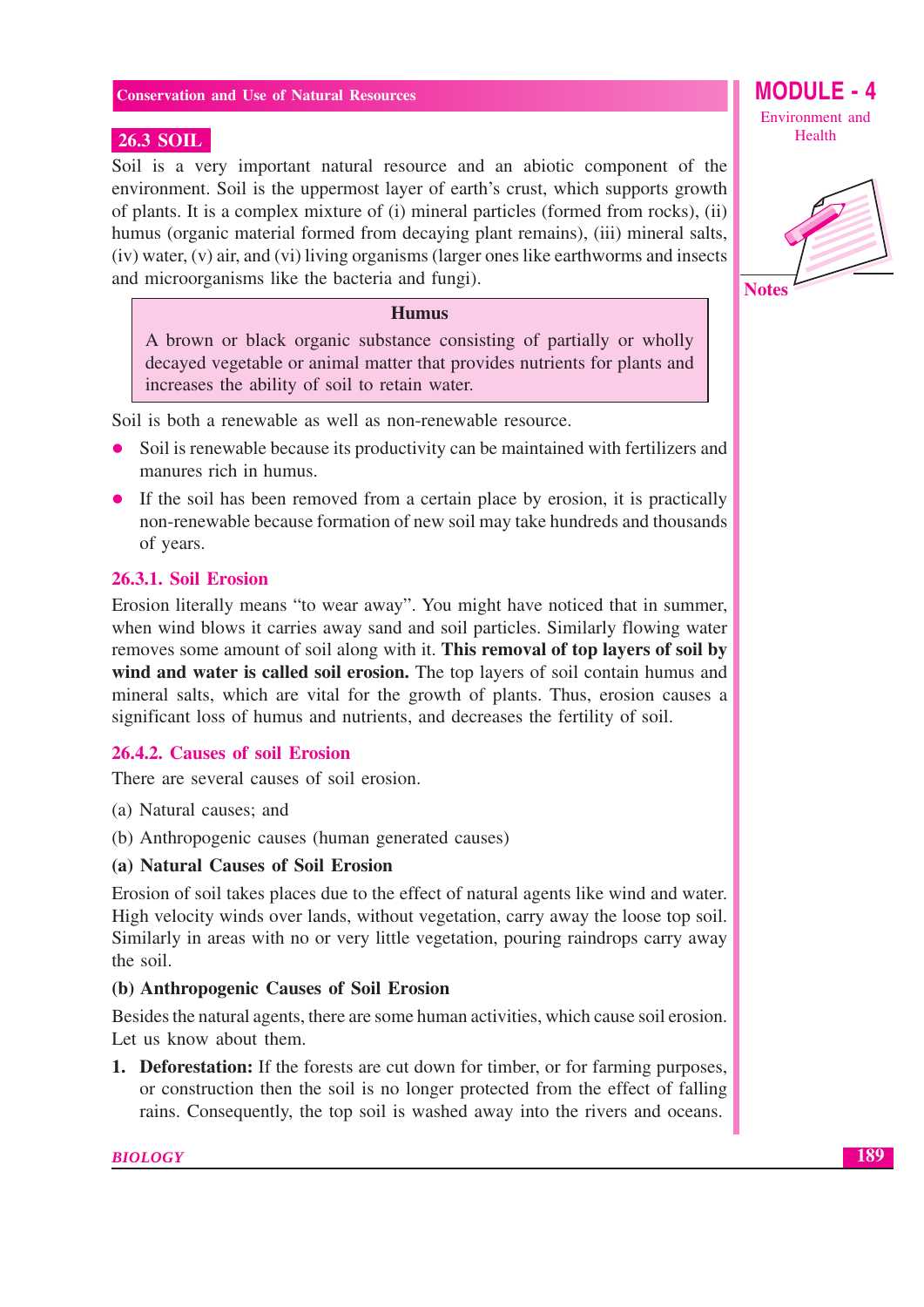



- 2. Poor farming methods: Improper tillage and failure to replace humus after successive crops and burning the stubble. The short, stiff stalks of grain or hay remaining on a field after harvesting of weeds reduce the water-holding capacity of the soil. So the soil becomes dry and can be blown away as dust.
- 3. Overgrazing: Overgrazing by flocks of cattle, buffaloes, goats and sheep leave very little plant-cover on the soil. Their hooves make the soil dry and soil can be blown away easily.

#### 26.4.3 Conservation of Soil

Soil conservation means checking soil erosion and improving soil fertility by adopting various methods.

- 1. Maintenance of soil fertility: The fertility can be maintained by adding manure and fertilizers regularly as well as by rotation of crop.
- 2. Control on grazing: Grazing should be allowed only on specified areas.
- 3. Reforestation: Planting of trees and vegetation reduces soil erosion.
- 4. Terracing: Dividing a slope into several flat fields to control rapid run of water. It is practised mostly in hilly areas.
- 5. Contour ploughing: Ploughing at right angles to the slope allows the furrows to trap water and check soil erosion by rain water.

## **INTEXT QUESTIONS 26.3**

1. How do the following cause soil erosion?

 $\mathbf{r}$  and  $\mathbf{r}$ 

- Wind  $\mathbf{1}$  and  $\mathbf{1}$  and  $\mathbf{1}$  and  $\mathbf{1}$  and  $\mathbf{1}$  and  $\mathbf{1}$  and  $\mathbf{1}$
- Overgrazing <u> 1965 - Johann Barbara, martin a</u>
- Water
- 2. Match the items of column A with those of Column B.

#### Column-A

(a) Decayed vegetable or animal matter

Column-B

- (i) Terracing (ii) Erosion
- (b) Cutting down forests
- (iii) Deforestation
- (c) Practised in hilly areas
- (iv) Humus
- (d) To wear away
- 

#### **26.4 WATER - A PRECIOUS RESOURCE**

Water is essential for survival of all living organisms. It is the most important component of all life forms and necessary for sustaining life. Water also regulates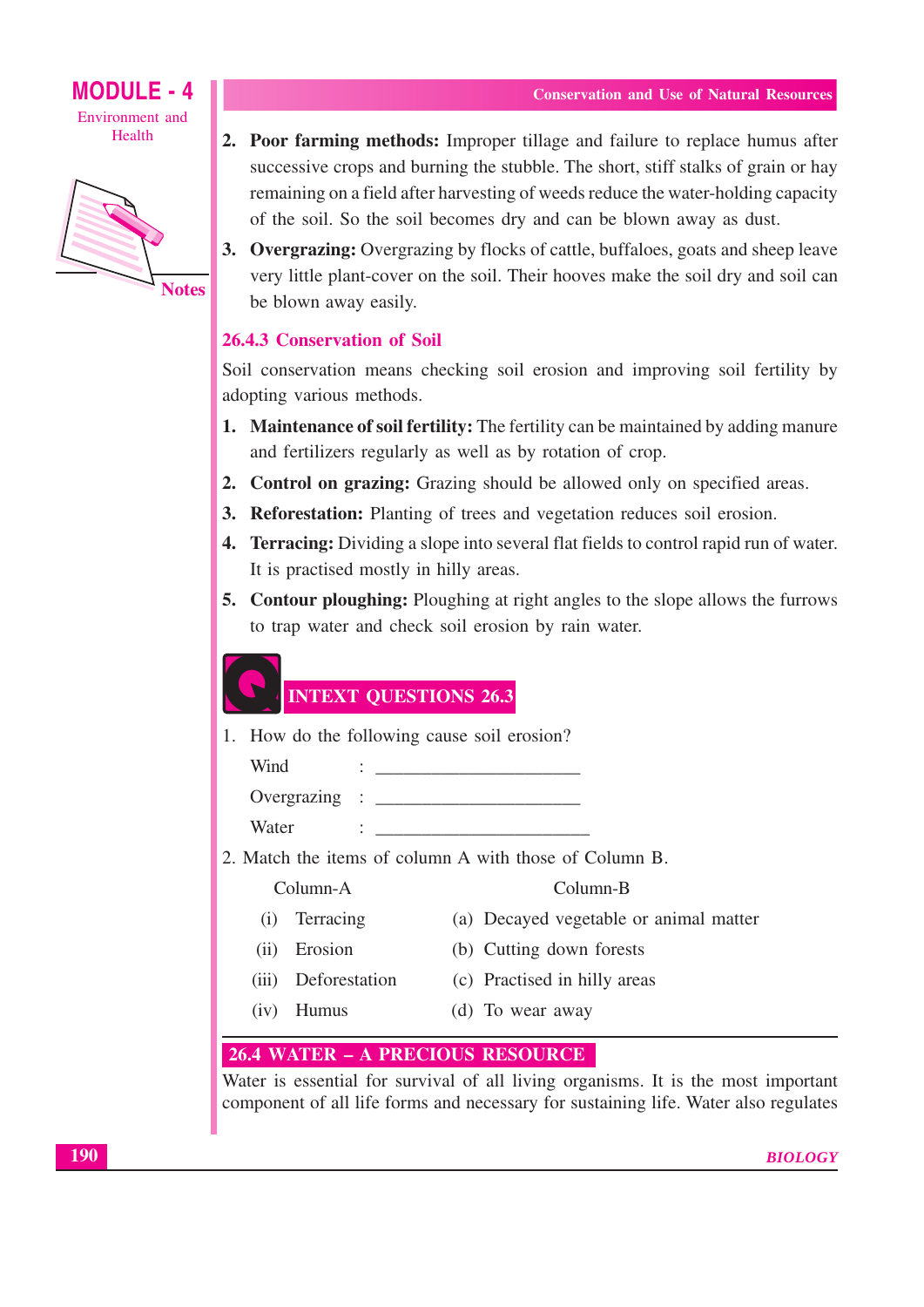climate, generates electricity and is also useful in agriculture and industries.

About 97% of the water on earth is saline in nature, found in seas and oceans. The remaining 3% is fresh water, most of which is stored in ice caps and glaciers, and just about 0.36% is distributed in lakes, rivers, ponds, etc. as 'fresh water'.

Sea water supports marine life and contributes to the production of fish and sea foods and several other commercial products (iodine, agar, coral, pearls, etc.). Fresh water is needed by humans for their personal use (drinking, cleaning, sewage disposal), It is also used by other animals, in agriculture, and in industries. Fresh water is a renewable resource as it is continuously being produced through hydrological cycle (evaporation, condensation and precipitation). A from lesson 24.



Fig. 26.1 Hydrological cycle

#### 26.4.1. Degradation of Water

With increase in population and industrial growth, water is being degraded day by day. The main reasons for the degradation of water are:

- 1. to meet the need of increasing population, surface water (water from ponds, lakes, rivers, etc) and ground water are overdrawn, depleting volume of water.
- 2. sewage i.e., waste water from domestic and municipal use makes fresh water unfit for use by human beings and animals.
- 3. waste water, from all industries flows down into the surface water bodies and ground water bodies and they get polluted.

#### **MODULE - 4** Environment and Health

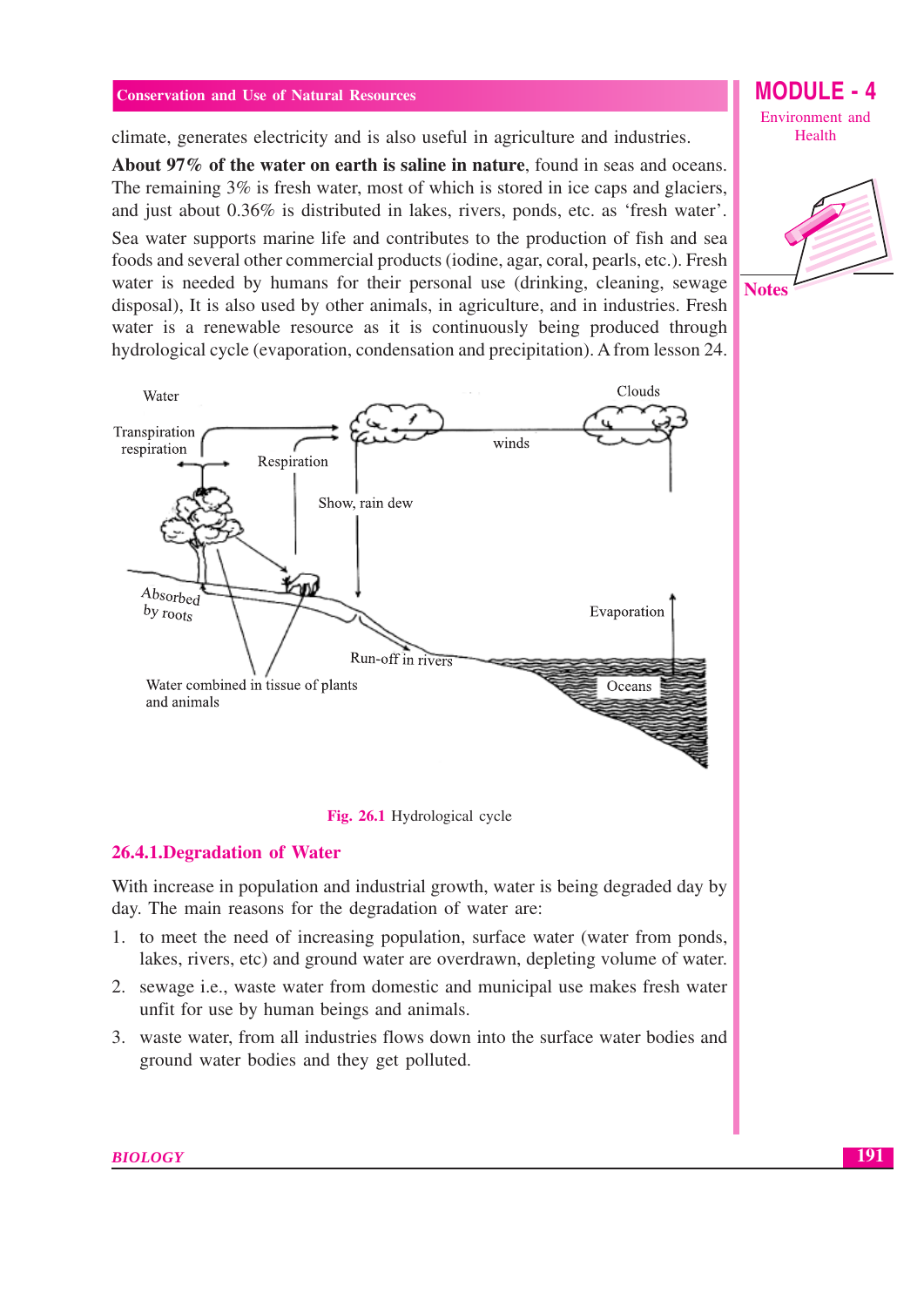

## **MODULE - 4** Environment and





**Notes** 

- 4. agricultural wastes containing manures, fertilizers and pesticides enter the water bodies and degrade the quality of water.
- 5. the continuous decrease of ground water level along coastal regions often cause movement of saline sea water into freshwater wells, thus, spoiling their water quality.

#### 26.4.2. Conservation of Water

Conservation and management of water are essential for the survival of mankind, plants and animals. This can be achieved adopting the following methods:

- 1. Growing vegetation in the catchment areas, which will hold water in the soil and allow it to percolate into deeper layers and contribute to formation of ground water
- 2. Constructing dams and reservoirs to regulate supply of water to the fields, as well as to enable generation of hydroelectricity.
- **3.** Sewage should be treated and only the clear water should be released into the rivers.
- 4. Industrial wastes (effluents) should be treated to prevent chemical and thermal pollution of fresh water.
- 5. Judicious use of water in our day-to-day life.
- **6. Rainwater harvesting** should be done by storing rainwater and recharging groundwater.

## **INTEXT QUESTIONS 26.4**

1. Why do we consider fresh water as a renewable resource?

2. Give three methods of water conservation.

## **26.5 BIODIVERSITY**

When we observe our surroundings, we find different types of plants, ranging from small green grasses to large trees, large variety of animals, from tiny insects to human beings and many other big animals. Besides these there are micro-organisms in the soil, air and water that we can't see through our naked eyes. These varieties of plants, animals and microbes together form the biological diversity or biodiversity of your surroundings.

So biodiversity can be defined as the flora and fauna *i.e.* variety of all plants, animals and microbes of a region.

#### 26.5.1 Importance of Biodiversity

Biodiversity is essential for maintenance of ecosystem. It maintains gaseous composition of atmosphere, controls climate, helps in natural pest control, pollination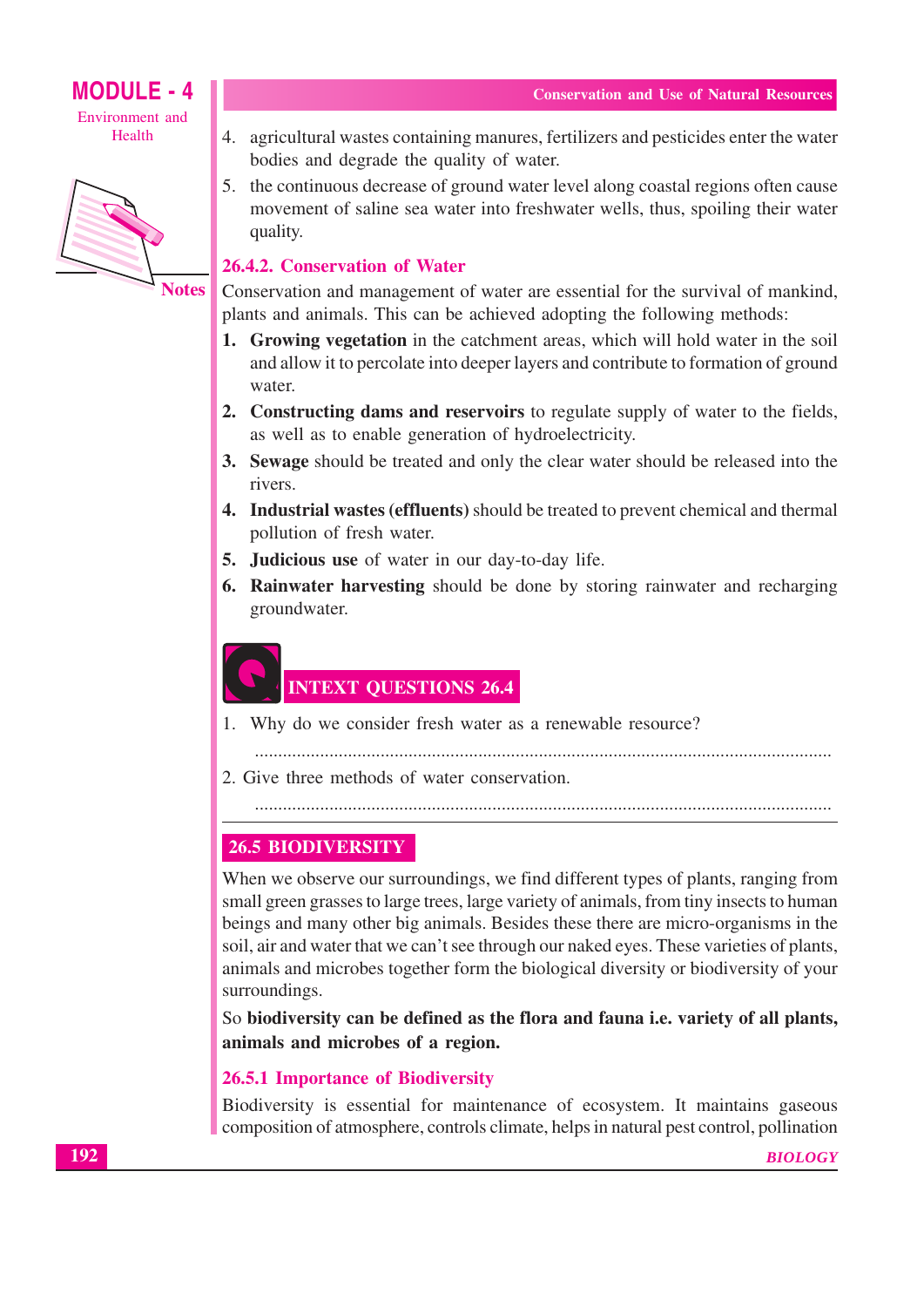of plants by insects and birds, soil formation and conservation, water purification and conservation, geo-chemical cycles etc.

Some of the uses of biodiversity are given below:

- Food : All kind of food is derived from plants and animals.
- Drugs and Medicines: Around  $25\%$  of drugs are obtained from plants e.g. quinin used for treatment of malaria is obtained from Cinchona officinalis. All antibiotics are derived from microbes.
- Cultural and Aesthetic value : You enjoy watching butterflies, animals, birds and flowers. Eco-tourism is a source of income.
- Religious values : Plants like tulsi, peepal, banyan and animals like cows, ox, elephant are worshiped.
- Biodiversity conservation is essential for maintenance of ecosystem.
- It is also required for disposal and pollination in plants, formation and conservation of soil and purification and conservation of water.

#### **Hot Spots of Biodiversity**

Biodiversity is not uniformly distributed across the geographical regions of the earth. Certain regions of the world are very rich in biodiversity. We call such areas as "mega diversity zones". We also refer to them as "hot-spots". For example, India accounts for only 2.4 % of the land area of the world; but it contributes approximately  $8\%$ species to the global diversity due to existence of such pockets. The hot spots are the richest and the most threatened reservoirs of biodiversity on the earth. The criteria for determining an area as a hot spot are:

- $(i)$ The area should support  $>1500$  endemic species,
- It must have lost over 70  $%$  of the original habitat  $(ii)$

Twenty-five biodiversity hot spots have been identified in the world. These hot spots are characterized by supporting exceptionally high biodiversity.

Among the 25 hot spots of the world, two are found in India namely Western Ghats and the Eastern Himalayas. These two areas of the country are exceptionally rich in flowering plants, reptiles, amphibians, butterflies and some species of mammals.

The eastern Himalayan hot spot extends to the north – eastern India and Bhutan. The temperate forests are found at an altitude of 1780 to 3500 m. Many deep and semiisolated valleys are exceptionally rich in endemic plant species.

Environment and Health

**MODULE - 4** 

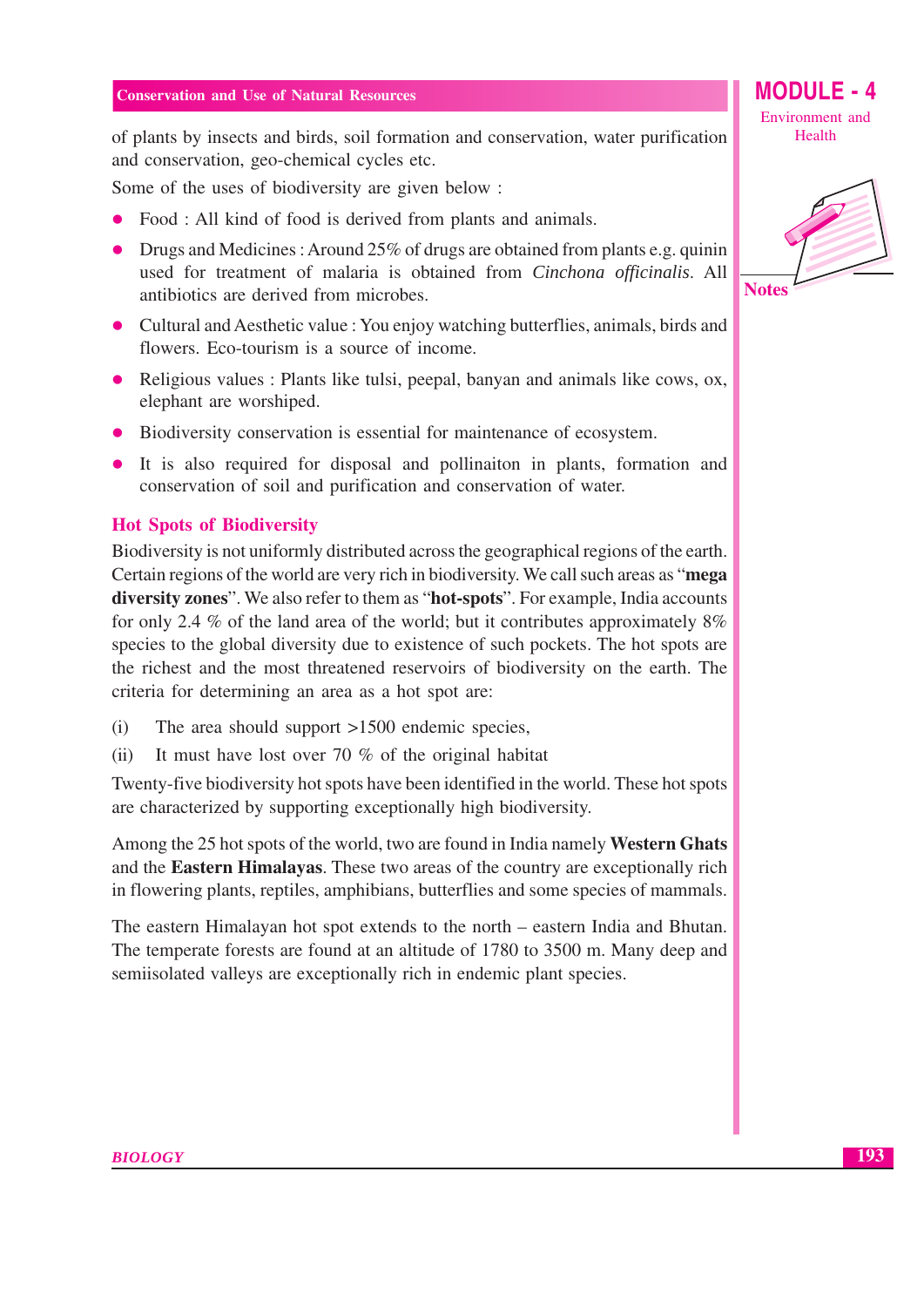**MODULE - 4 Conservation and Use of Natural Resources** Environment and Health **Notes**  $\bullet$  23

1. Tropical Andes, 2. Mesoamerica, 3. Caribbean, 4. Brazil's Atlantic Forests, 5. Chico/Darien/ Western Equador, 6. Brazil's Cerrado, 7. Central Chile, 8. California Floristic Province, 9. Madagascar, 10. Eastern Arc and Coastal Forests of Tanzania/Kenya, 11. West African Forests, 12. Cape Floristic Province, 13. Succulent Karoo, 14. Mediterranean Basin, 15. Caucasus, 16. Sundland, 17. Wallacea, 18. Phillipplnes, 19. Indo-Burma, 20. South Central Chaina, 21. Western Ghats/Sri Lanka, 22. Southwest Australia, 23. New Caledonia, 24. New Zealand, 25. Polynesia/Micronesia.

Fig. 12.1a: The terrestrial biodiversity hot spots

## **CASE STUDIES**

There are many amongst us humans who are motivated to solve societal problems, however difficult. There are several success stories of which three are mentioned below regarding water management in water starved areas:

#### **Case Study 1**

Rajasthan for many years suffered as 'land without water'. Geared by an urge to solve the water crisis, Rajinder Singh, a devout follower of Mahatma Gandhi and Jaiprakash Narayan, gave up a lucrative job to serve the people. With the help of villagers, he dug 'johads', which means 'dug out ponds' as water conservation structures where rain water began to collect year after year. Rajendra Singh's initiative worked wonders and today there are 3500 'people made' water conservation structures and no water scarcity.

#### **Case Study 2**

In Gandhigram, a coastal village in Kutch district, the villagers had been facing a drinking water crisis for the past 10 to 12 years. The groundwater table had fallen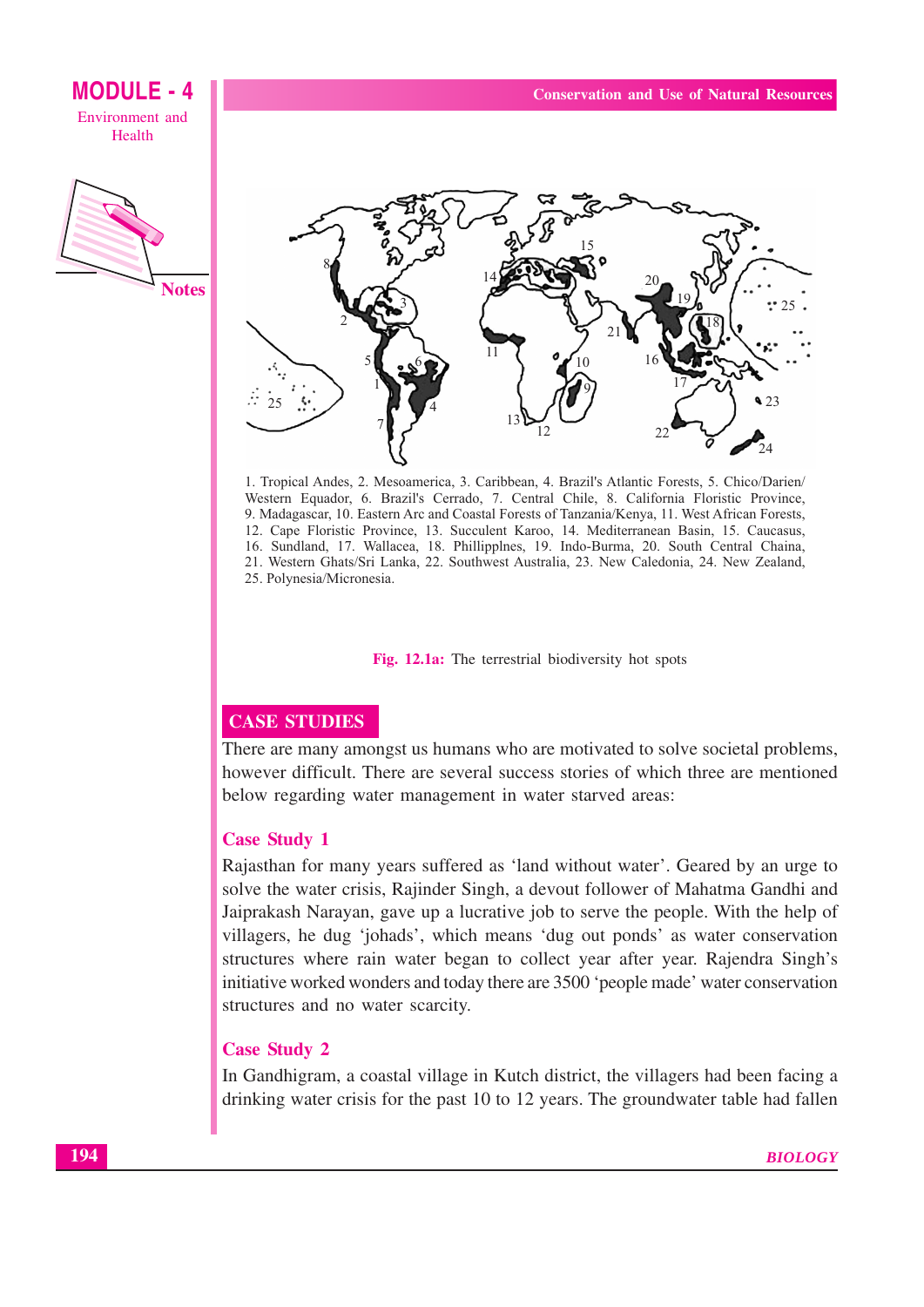below the sea level due to over extraction and the seawater had seeped into the ground water aquifers. The villagers formed a village development group, Gram Vikas Mandal. The mandal took a loan from the bank and the villagers contributed voluntrary labour (Shramdan). A check dam was built on a nearby seasonal river, which flowed past the village. Apart from the dam, the villagers also undertook a micro-watershed project. Due to these water retention structures, the villages now have sufficient drinking water.

#### **Case Study 3**

**Rainwater harvesting – another success story:** The area surrounding the River Ruparel in Rajasthan is a good example of proper water conservation. The site receives very little rainfall, but proper management and conservation have ensured water availability throughout the year. The water level in the river began declining due to extensive deforestation and agricultural activities along the banks and, by the 1980s, a drought-like situation began to spread. Under the guidance of local people, the women living in the area were encouraged to take the initiative in building johads (round ponds) and dams to hold back rain water. Gradually, water began coming back as proper methods of conserving and harvesting rainwater were followed. The revival of the river has transformed the ecology of the place and the lives of the people living along its banks.

#### 26.5.2. Threat to Biodiversity

Though biodiversity is so important for our survival, we are destroying it knowingly or unknowingly. It is under threat due to the following reasons:

- $(i)$ Destruction of habitat by cutting down trees, filling up the wetland, ploughing of grassland or burning a forest.
- $(ii)$ Population explosion has increased demand for food and shelter. It has led to culture of single crop (monoculture) that will result in disappearance of some other crops.
- (iii) Industrialisation and urbanisation has changed and destroved the natural habitat of plants and animals.
- (iv) Pollution of soil, air and water changes the habitat quality and may reduce or eliminate sensitive species.
- Mining activities add to the pollution of air and water and threaten the survival  $(v)$ of the animals in the nearby areas.
- (vi) Construction of dams, roads and railways destroys huge patches of forests, grassland etc. thus, disturb the biodiversity.
- (vii) Indiscriminate killing of animals for different purposes has resulted in their reduction.

**MODULE - 4** Environment and Health

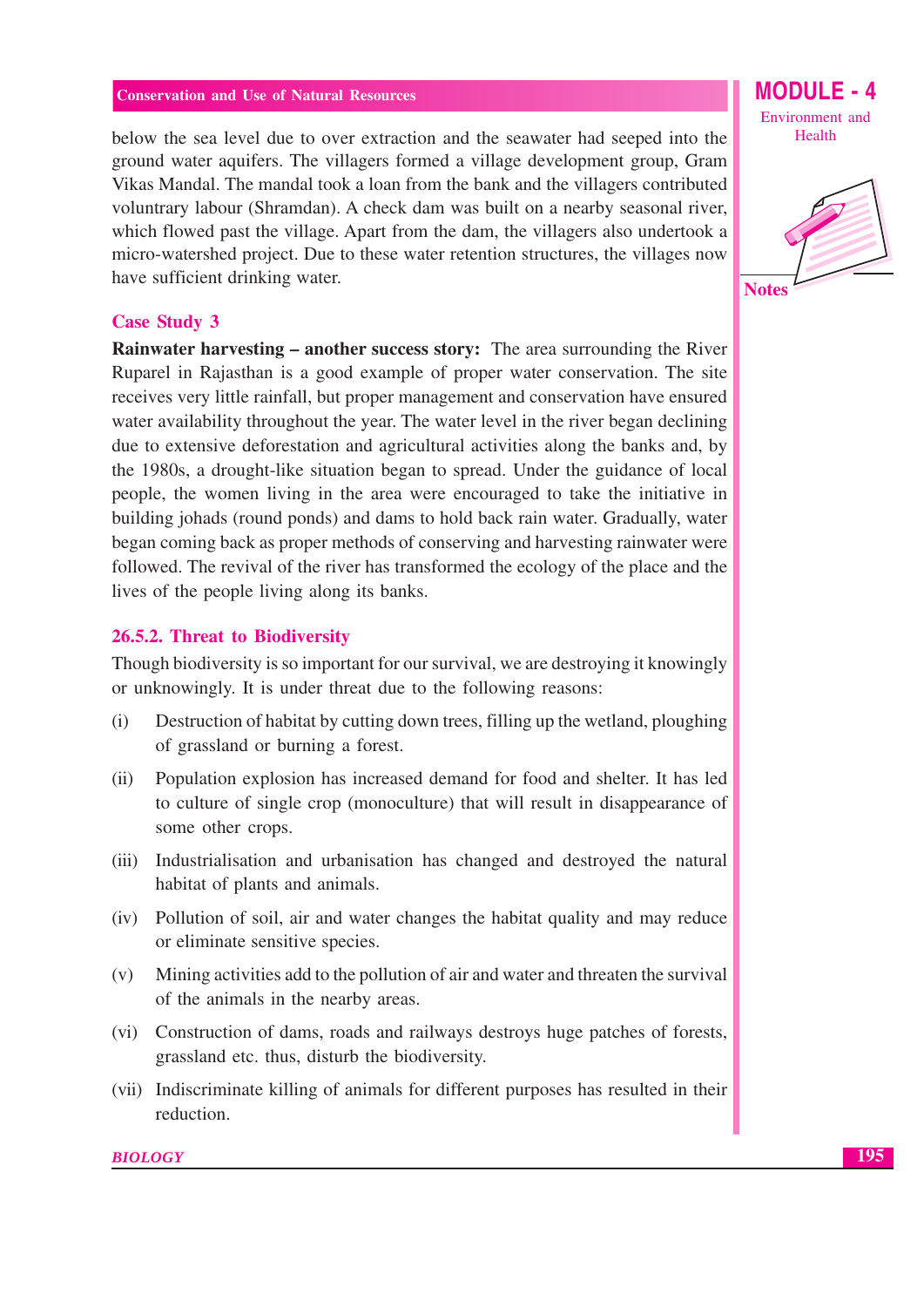**MODULE - 4** Environment and Health



(viii) Introduction of exotic/foreign species in an area threaten the survival of existing natural biodiversity; e.g., water hyacinth clogs rivers and lakes and threatens the life of many aquatic species in our country.

#### **26.5.3 Conservation of Biodiversity**

There are two basic strategies for conservation of biodiversity:

- **In-situ** conservation  $(i)$
- (ii) Ex-situ conservation
- (i) In-situ (on site) conservation includes the protection of plants and animals within their natural habitats or in protected areas. Protected areas are areas of land or sea dedicated to protection and maintenance of biodiversity. For example: e.g., National Parks, Wildlife Sanctuaries, Biosphere Reserves, etc.
- (ii) Ex-situ (off site) conservation is the conservation of plants and animals outside their natural habitats. These include Botanical Gardens, Zoo, Gene Banks, DNA Banks, Seed Banks, Pollen Banks, Seedling and Tissue Culture etc.

## **INTEXT QUESTIONS 26.5**

1. Some of the following words/terms are related to conservation of biodiversity and some are threat to biodiversity. Identify the points relating to conservation by mentioning 'C' and threat to biodiversity by mentioning 'T' against the points.

| (i) Wildlife sanctuaries  |                                                    |
|---------------------------|----------------------------------------------------|
| (ii) Population explosion |                                                    |
| (iii) Industrialisation   |                                                    |
| $(iv)$ Zoo                | $(\dots, \dots, \dots, \dots, \dots)$              |
| (v) Tissue culture        |                                                    |
| (vi) Pollution            | $(\ldots, \ldots, \ldots, \ldots, \ldots, \ldots)$ |

#### **26.6 ENDANGERED SPECIES**

You have already learnt about the various reasons due to which our biodiversity is under constant threat. You also learnt about the strategy to protect the biodiversity. Let us know about some of the plants and animals which have already become extinct or are going to be extinct from the earth surface.

The species, which have already disappeared, are called the extinct species and the phenomenon of disappearance is known as extinction. Another category of species called endangered species are those which have been reduced in number to a critical level and facing a high risk of extinction in the near future.

#### **Conservation and Use of Natural Resources**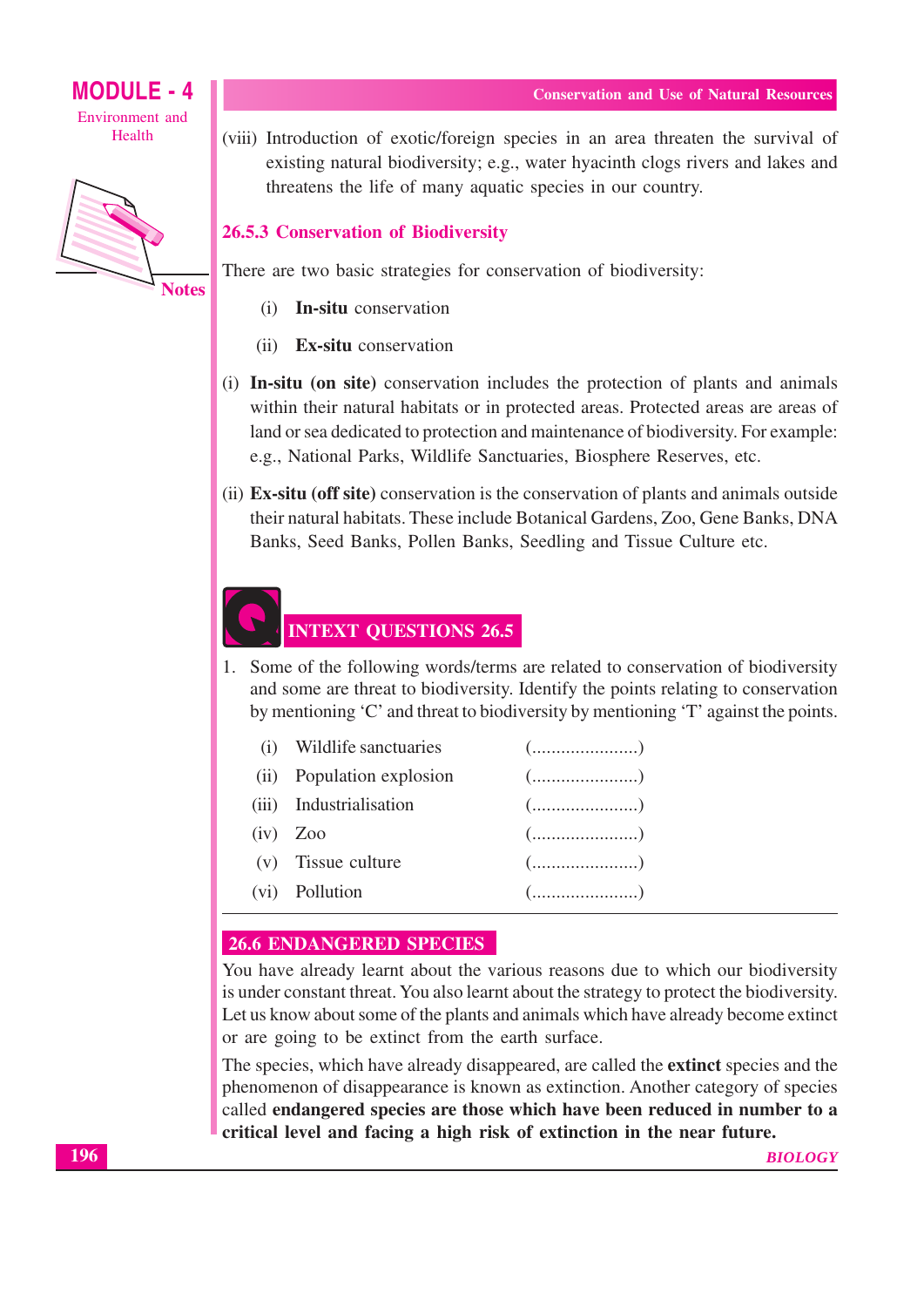The World Conservation Union, formerly International Union for the Conservation of Nature and Natural Resources (IUCN) has enlisted endangered plants and animals in the Red Data Book. Few endangered plants and animals are listed below:

#### **Endangered Animals**

- 1. Asiatic Lion.
- 2. Green sea turtle, loggerhead turtle,
- 3. Tortoise
- 4. Marsh crocodile and gharial
- 5. Tiger
- 6. Rhinoceros
- 7. Asiatic Elephant, Indian Python
- 8. Great Indian Bustard, butterflies

#### 26.7 WILDLIFE

Now we shall learn about an important resource of nature called wildlife. At home you may have a pet dog or a cat, even some of you may have cows, buffalos, sheep, goats etc. In your garden you may grow different types of vegetables and flowering plants. In addition to these, there are other plants and animals, which are not cultivated by you. The plants, animals and microorganisms other than the cultivated plants and domesticated animals constitute wildlife.

Animals and plants living in their natural habitat constitute **wildlife**. Wildlife forms an important resource as it plays a major role in maintaining ecological balance. It is used in research as experimental material and also used for recreational purposes. Like other resources it is also facing severe threat. So it should be conserved and maintained for the use of future generation.

#### 26.7.1 Need for Conservation of wildlife

Wildlife needs to be conserved for:

- maintaining ecological balance for supporting life.  $\bullet$
- preserving different kinds of species (biodiversity).  $\bullet$
- preserving economically important plants and animals.  $\bullet$
- conserving the endangered species.

#### 26.7.2 Methods of Conservation of Wildlife

After knowing the need for conservation of wildlife, let us discuss how to conserve it. We can protect it by adopting various means, like:

- Establishing biosphere reserves, national parks and sanctuaries.
- Afforestation (Tree planting programme).
- Special schemes for preservation of threatened species.
- Improvement of natural habitats of wildlife.

#### **BIOLOGY**

## **Endangered Plants**

- 1. Pitcher plant
- 2. Indian belladona
- 3. Orchids
- 4. Nilgiri Lily
- 5. Ginkgo biloba (Maiden hair tree)



**MODULE - 4** 

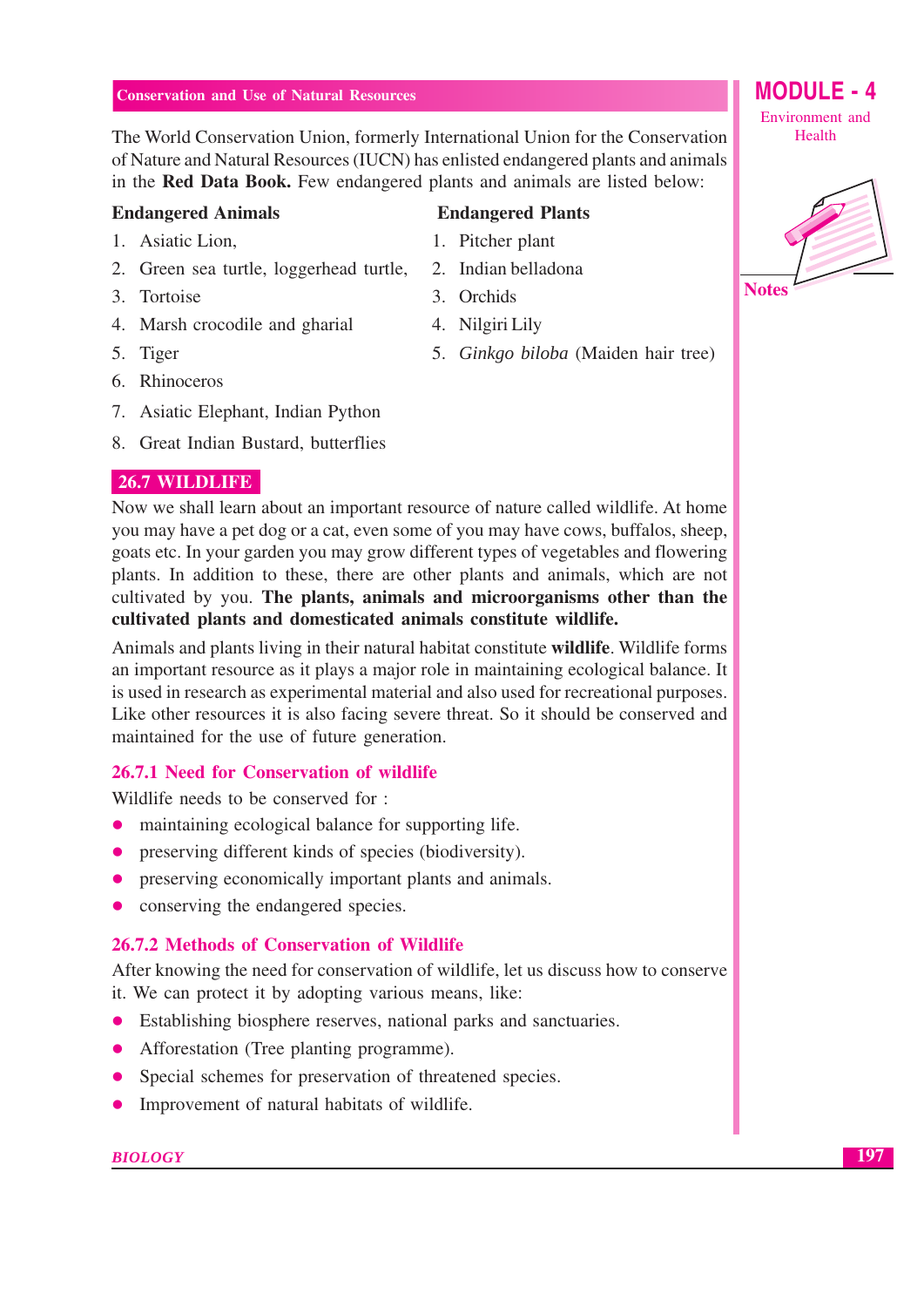





- Educating people about the need and methods of conservation of wildlife.
- Formulation of Acts and Regulations to prevent poaching (killing animals) for  $\bullet$ sports and money.

Wildlife week is being observed in India in the month of July every year since 1955. It aims at creating awareness among people about the importance of wildlife and to highlight the conservational and management needs of wildlife.

## **INTEXT QUESTIONS 26.6**

- 1. What is Red Data Book?
	-
- 2. Define the term Wildlife.
	-
- 3. Below are certain incomplete words. Complete them by taking clues from the statement given below for each. Each blank represent the letter only.
	- (i)  $A = \iint$  or  $\iint$  at  $\iint$  on

(Tree planting programme)

 $(ii)$  Be  $\_\_$  ado  $\_\_$  a

(An endangered Indian plant)

(iii) Rh \_ no \_ \_ r \_ \_

(An endangered animal)

#### 26.7.3 Wildlife Reserves in India

Many National Parks and Sanctuaries have been established to preserve wildlife in their natural environment. Some of them are given below along with the important species found in these.

- Kaziranga sanctuary (Assam) one-horned rhinoceros
- Manas sanctuary (Assam) wild buffaloes
- Gir forest (Gujarat) lions, chital, sambar, wild bears
- Kelameru bird sanctuary (Andhra) pelicans and marine birds  $\bullet$
- Dachigam sanctuary (Jammu and Kasmir) Kashmir stags, Himalayan tahr, wild  $\bullet$ goats, sheep, antelopes
- Bandipur sanctuary (Karnataka) Indian bison, elephants, langurs
- Periyar sanctuary (Kerala) elephants, barking deer, sambar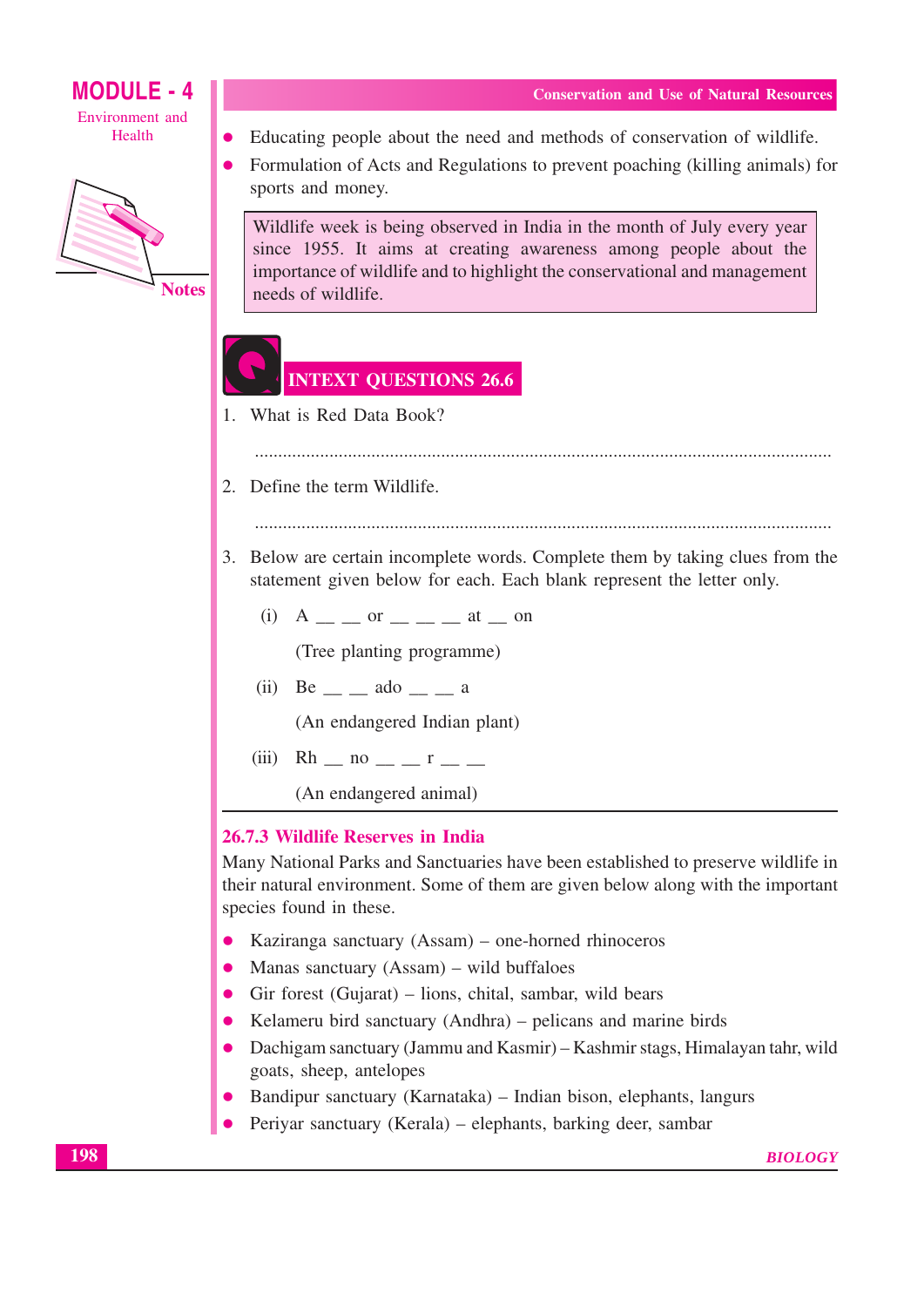- Kanha National Park (Madhya Pradesh) tiger, leopards, wild dogs
- Similipal National Park (Orissa) mangroves, marine turtles lay eggs
- Bharatpur bird sanctuary (Rajasthan)  $-$  ducks, herons
- Corbett National Park (Uttaranchal) tigers, barking deer, sambar, wild bear, rhesus monkey
- Jaladpara sanctuary (West Bengal) rhinoceros

#### 26.7.4 Agencies Dealing with Conservation of Wildlife

There are various agencies both at national and international levels which take care of conservation of wildlife. Some of them are given below

- Indian Board for Wildlife (IBWL) advises state government on wildlife  $(i)$ protection.
- $(ii)$ Constitution of India includes forest and wildlife protection.
- (iii) World Wildlife Fund for nature (WWF) : It is an international organisation formed in the year 1961 and is engaged in protection of wildlife. India became a member of it in 1969 and has its headquarter in Mumbai. It has supported the well-known "Project Tiger".
- (iv) International Union for Conservation of Nature and Natural resources (IUCN), World Conservation Union (WCU) is engaged in protection of wildlife and their habitats.
- Convention of International Trade in Endangered Species (CITES) is an  $(v)$ international organisation to check trade products from endangered animals. India became a party to CITES in 1976.

#### **26.8 LEGISLATION FOR CONSERVATION**

Various acts and laws have been passed in Indian constitution for conservation of natural resources. Some of them are:

- Environment Protection Act, 1986
- Forest (Conservation) Act, 1980
- National Forest Policy, 1988
- Wildlife Protection Act, 1972 and amended in 1991



## **INTEXT QUESTIONS 26.7**

- 1. Expand the following.
	-
	-
	-

Environment and Health

**MODULE - 4** 

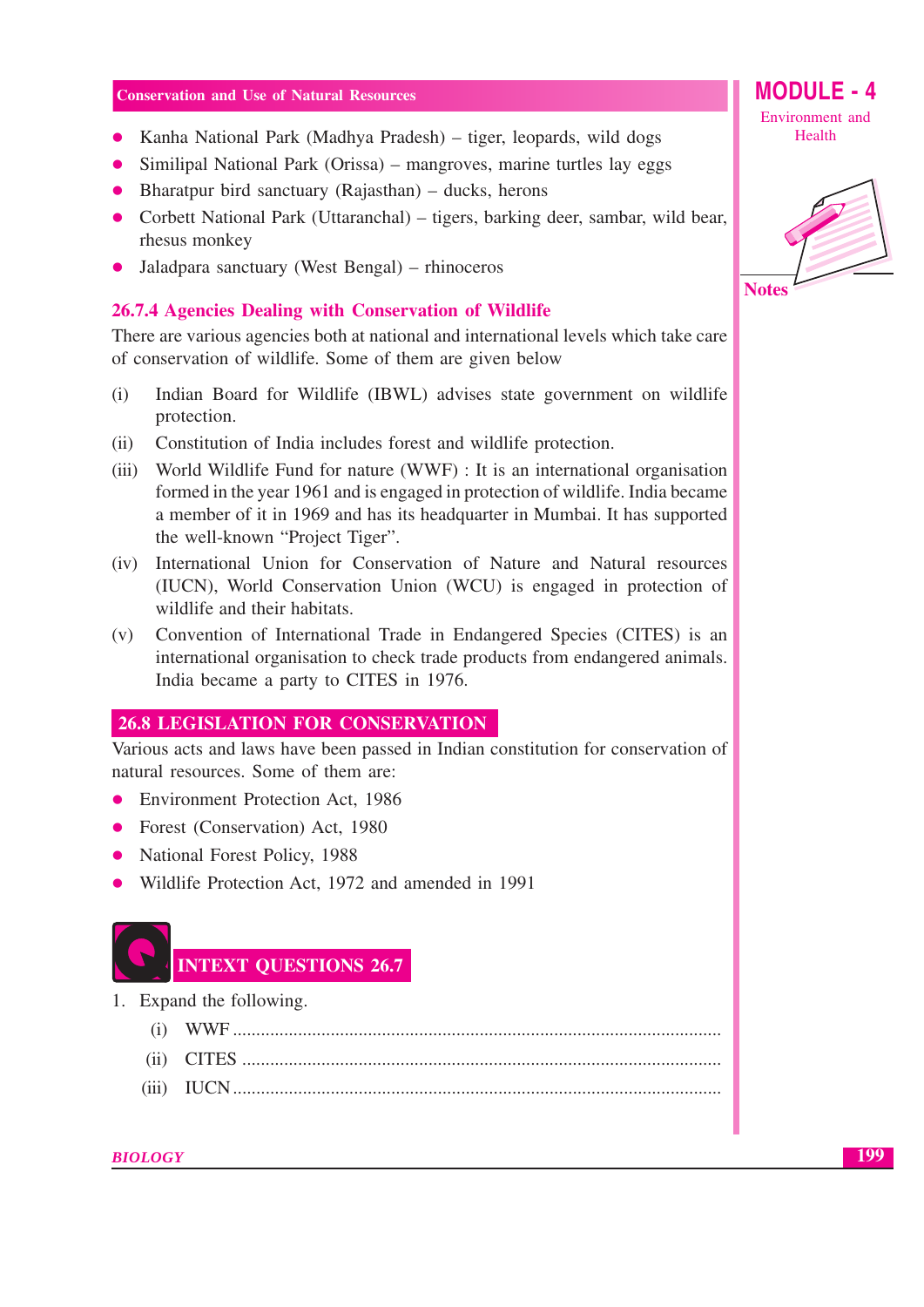$Column - R$ 

(a) Rajasthan





**Notes** 

|  |  |  |  |  | 2. Match the items of column A with those of Column B. |  |
|--|--|--|--|--|--------------------------------------------------------|--|
|  |  |  |  |  |                                                        |  |

| CORTILE $-A$        |  |
|---------------------|--|
| Periyar sanctuary   |  |
| Kanha National Park |  |

 $C<sub>1</sub>$ 

 $(i)$ 

- $(ii)$ (b) Orissa
- $(iii)$ **Similipal National Park** (c) Uttaranchal
- $(iv)$ Bharatpur bird sanctuary (d) Kerala
- **Corbett National Park** (e) Madhya Pradesh  $(v)$

## **26.9 SUSTAINABLE DEVELOPMENT**

However, these industries, factories, cities, towns, roads, railways, dams etc. for development, the governors of all countries build have replaced the natural habitats of plants and animals. Natural resources have been dedpleted gradually and a day will come when many natural resources will not be available for our future generation. So it is high time to think about maintaining a balance between environment and development so that both present and future generations can derive proper benefits out of these resources. This can only be achieved by the process of sustainable development.

Sustainable development is the development that meets the needs of the present generation and conserves resources for the future generation.

Sustainable development should include -

- $\bullet$ reducing excessive use of resources and enhancing resource conservation.
- recycling and reuse of waste materials.
- scientific management of renewable resources, especially bio-resources.  $\bullet$
- $\bullet$ planting more trees.
- green grassy patches to be interspersed between concrete buildings.
- using more environment friendly material or biodegradable material.
- use of technologies, which are environmental friendly and based on efficient use of resources.

## **INTEXT QUESTIONS 26.8**

1. A and B are two friends. In their daily life both have different opinion on certain matters. Considering the necessity of sustainable development give your suggestions in the given space.

A says - Polythene bags should be used to carry vegetables.

B says – Jute bags should be used to carry vegetables.

Who is right and why?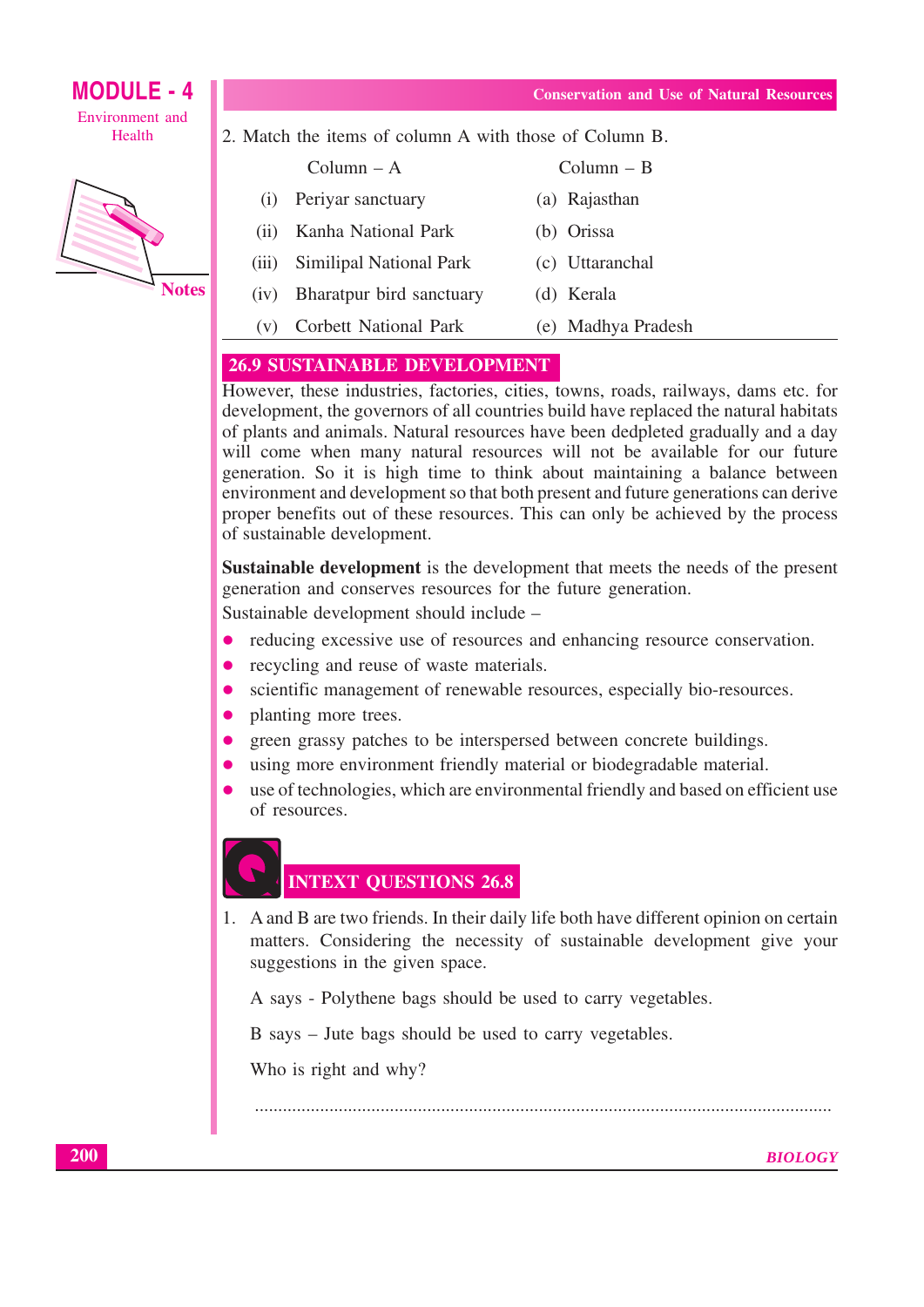2. Mention any two activities which will help in sustainable development.

#### **26.10 ENERGY RESOURCES**

We have always been using different forms of energy obtained from various sources for our daily activities like cooking, heating, ploughing, transportation, lighting, etc. For example, heat energy required for cooking purpose is obtained from firewood, kerosene oil, coal, electricity or cooking gas. LPG (liquefied petroleum gas) We use animal power (horse, bullock, etc.) for transportation and for running minor mechanical devices like the Persian wheel for irrigation or for running a "kolhu" for extracting oil from oilseeds. Different forms of these energies are obtained from various sources. We will discuss about them in detail.

#### **26.10.1 Types of Energy Sources**

There are two main categories of energy sources:

- **Conventional Sources of Energy, which are easily available and have been**  $(i)$ in usage for a long time.
- Non-Conventional Sources of Energy, that are other than the usual, or that  $(ii)$ are different from those in common practice.

The table 26.2 below summarises the list of both the above categories of energy resources.

| <b>Sources of Energy</b>                                                                                                                    |                                                                                                                                                                                                  |                                                                                                                                                                               |  |  |  |
|---------------------------------------------------------------------------------------------------------------------------------------------|--------------------------------------------------------------------------------------------------------------------------------------------------------------------------------------------------|-------------------------------------------------------------------------------------------------------------------------------------------------------------------------------|--|--|--|
| <b>Conventional Energy</b>                                                                                                                  | <b>Non-Conventional Energy</b>                                                                                                                                                                   |                                                                                                                                                                               |  |  |  |
| <b>Conventional Non-</b><br>renewable Energy<br>(Mostly fossil fuels found under<br>the Ground)<br>Examples: Coal, Oil, Natural gas<br>etc. | <b>Conventional</b><br><b>Renewable Energy</b><br>(Mostly non-fossil)<br>fuels seen above the<br>Ground)<br>Examples: Firewood,<br>Cattle Dung, Farm<br>Vegetable Wastes,<br>Wood charcoal, etc. | • Solar Energy<br>• Hydel Energy<br>• Wind Energy<br>• Nuclear Energy<br>• Hydrogen Energy<br>• Geothermal Energy<br>$\bullet$ Biogas<br>• Tidal Energy<br>$\bullet$ Bio-fuel |  |  |  |

#### **Table 26.2** Various types of energy sources



#### **MODULE - 4** Environment and Health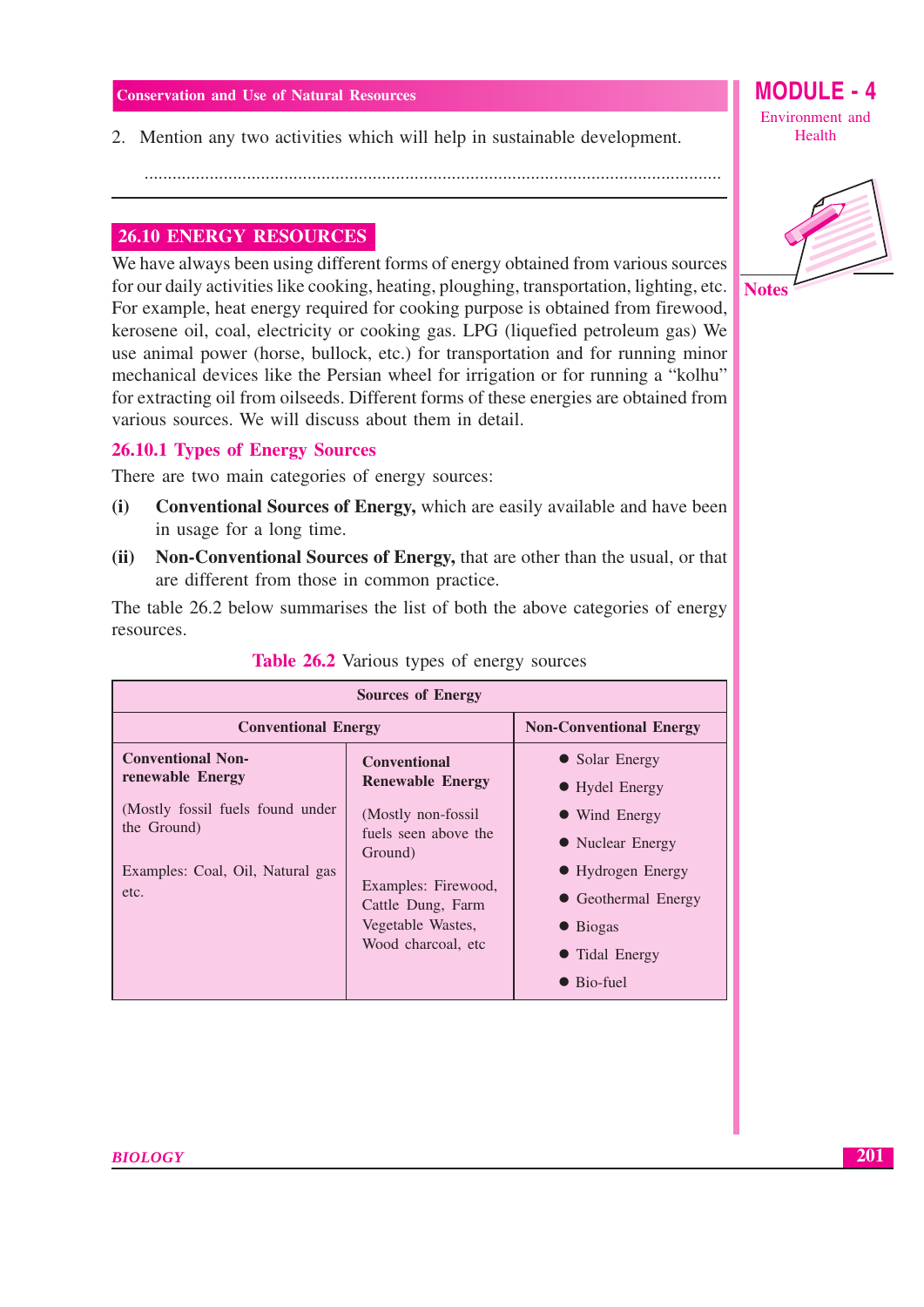



**Notes** 

#### **26.10.2 Conventional Sources of Energy**

Conventional sources of energy have been in used since ancient times. Most important among them are the fossil fuels.

#### **Fossil Fuels**

Fossil fuels are the fossilised remains of plants and animals, which over millions of years have been transformed into coal, petroleum products and natural gas.

**Coal** is the most abundant fossil fuel. It is widely used for combustion in cooking and industrial activities. There are different types of coal products such as coal gas, coal tar, benzene, toluene, etc., which are used for various purposes.

Oil and Natural gases are formed from plants and animals which once lived in the tropical seas. Oil (or petroleum) is a source of countless products. Apart from petrol, diesel and other fuels, petroleum products include lubricants, waxes, solvents, dyes, etc. Petroleum reserves are supposed to last for another 100 years or so.

**Natural gas** is often found with petroleum. The gas mainly contains methane. Apart from serving as fuel in several industries, it is being increasingly used as domestic fuel in many countries including India. United States of America is the largest producer as well as consumer of natural gas.

Now-a-days in big cities and towns it is being supplied through pipelines which is called Piped Natural Gas (PNG). The natural gas is also used as a fuel to run vehicles. It is known as Compressed Natural Gas (CNG). It is accepted as an economical and less polluting fuel for transport.

The Liquefied Petroleum Gas (LPG) is the common cooking gas used in Indian homes. It is a mixture of propane and butane gases kept under pressure in liquid form, but they burn in gaseous form. This gas is made available in a specific container for domestic as well as industrial uses. It is a byproduct of petrolium refineries

## **INTEXT OUESTIONS 26.9**

1. Coal is a non-renewable source of energy whereas wood charcoal is renewable. Why?

2. How are the following useful in our day to day life?

 $(ii)$  $(iii)$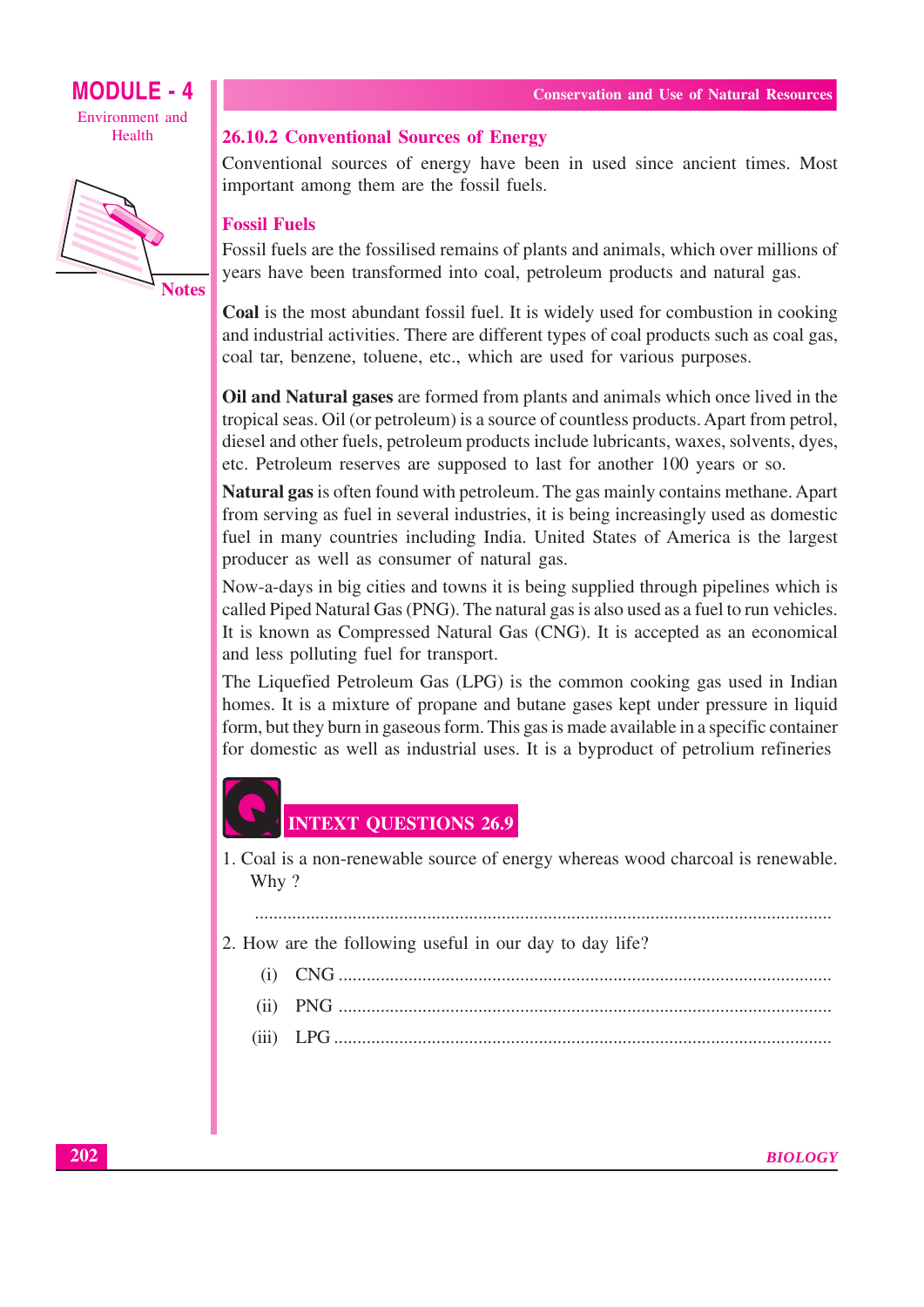3. A and B are two friends. In their daily life both have different opinion on certain matters. Considering the necessity of sustainable development give your suggestions in the given space.

A says – Coal should be used as a fuel to cook our food

B says – LPG should be used as a fuel to cook our food.

Who is right and why?

#### 26.10.3 Non-Conventional Sources of Energy

We have already learnt known about conventional sources of energy, whether renewable or non-renewable (coal, oil, etc.), which are fast depleting and will not last long. Therefore, greater utilisation of non-conventional sources of energy (solar, wind, hydro, geothermal, etc) will have to be used.

#### 1. Solar Energy

Solar energy is the ultimate source of all energy on earth. Firewood, coal, oil or natural gas are the products of plants and other organisms, which had used solar energy for the synthesis of organic molecules during photosynthesis. Even today it will turn out to be the most important answer to problems of energy except nuclear energy. The solar energy has the following advantages:

- $(i)$ It is abundant
- $(ii)$ It is everlasting
- (iii) It is available almost everywhere.
- (iv) It is free from political barriers.

Various technologies in which solar energy can be, and is being utilised are as follows:

- $(i)$ Solar cookers
- $(ii)$ Solar hot water systems
- $(iii)$ Solar dryers (used for drying crop yields)
- (iv) Solar air heaters
- Solar kilns  $(v)$



Fig. 25.2 Solar battery that can run a water pump or put to any other use.

#### **BIOLOGY**

**MODULE - 4** Environment and Health

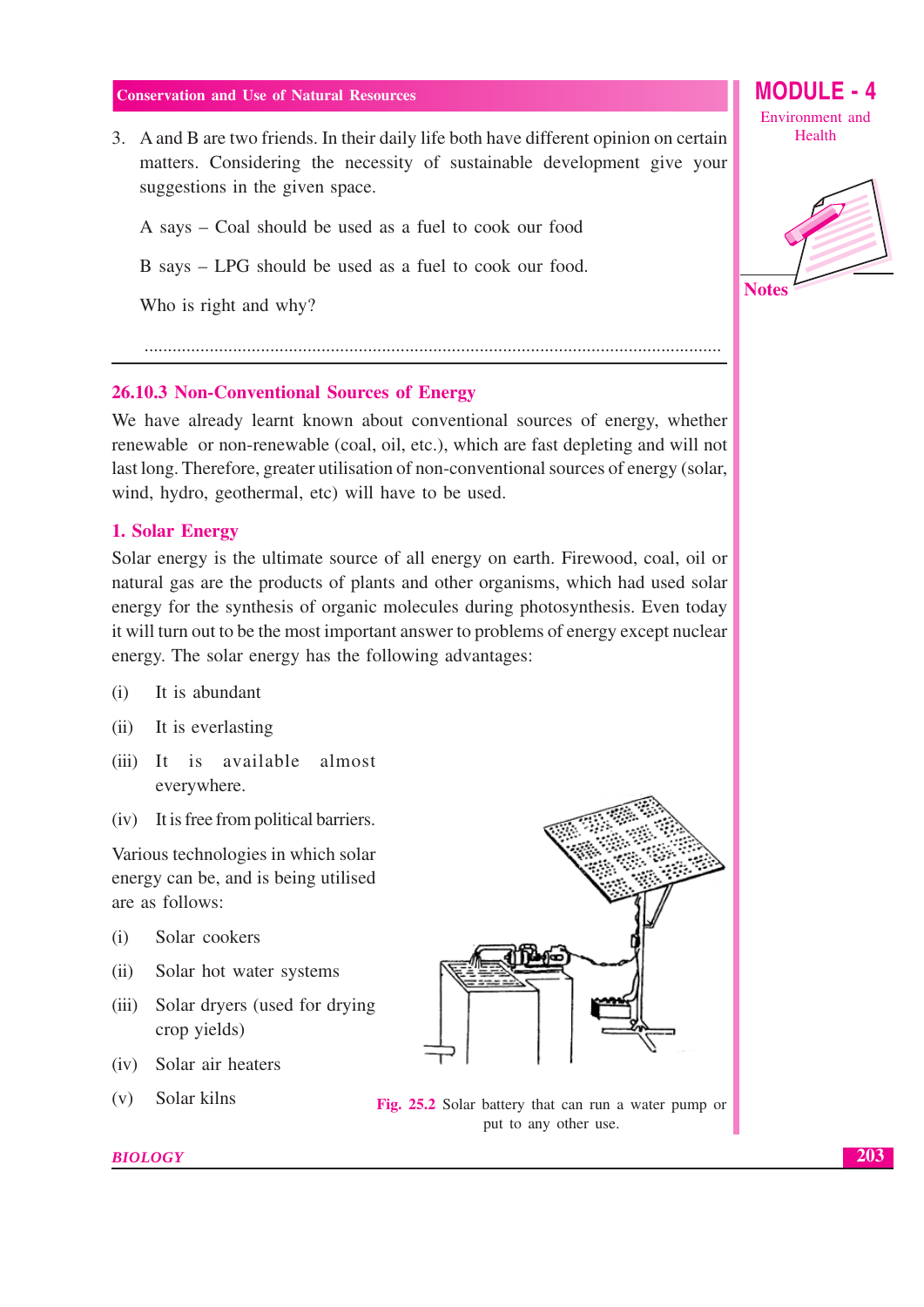**MODULE - 4** Environment and Health



(vi) Solar desalination systems

(vii) Solar batteries (Fig. 26.2).

## 2. Hydel /Hydro Energy

The generation of electricity by using the force of falling water is called hydroelectricity or hydel power. It is cheaper than thermal or nuclear power. For its generation dams are built to store water, which is made to fall to rotate turbines that generate electricity.

## 3. Wind Energy

Wind as an energy can be utilised in our daily life by converting it into mechanical energy. This mechanical energy is used to generate electricity, raise water from wells and rivers for irrigation and other purposes. Windmills have been in use since early times to provide power for grinding grains. It is also used for grain cutting and shelling. In India a large number of windmills are being constructed on the sea beach and hilly areas. (Fig. 26.3).



Fig: 26.3 Windmill

Minimum wind speed required for operating the windmill is 7 km/hour. A windmill can draw water upto a maximum depth of 55 feet and the output is 4000-9000 litres (of water) per hour.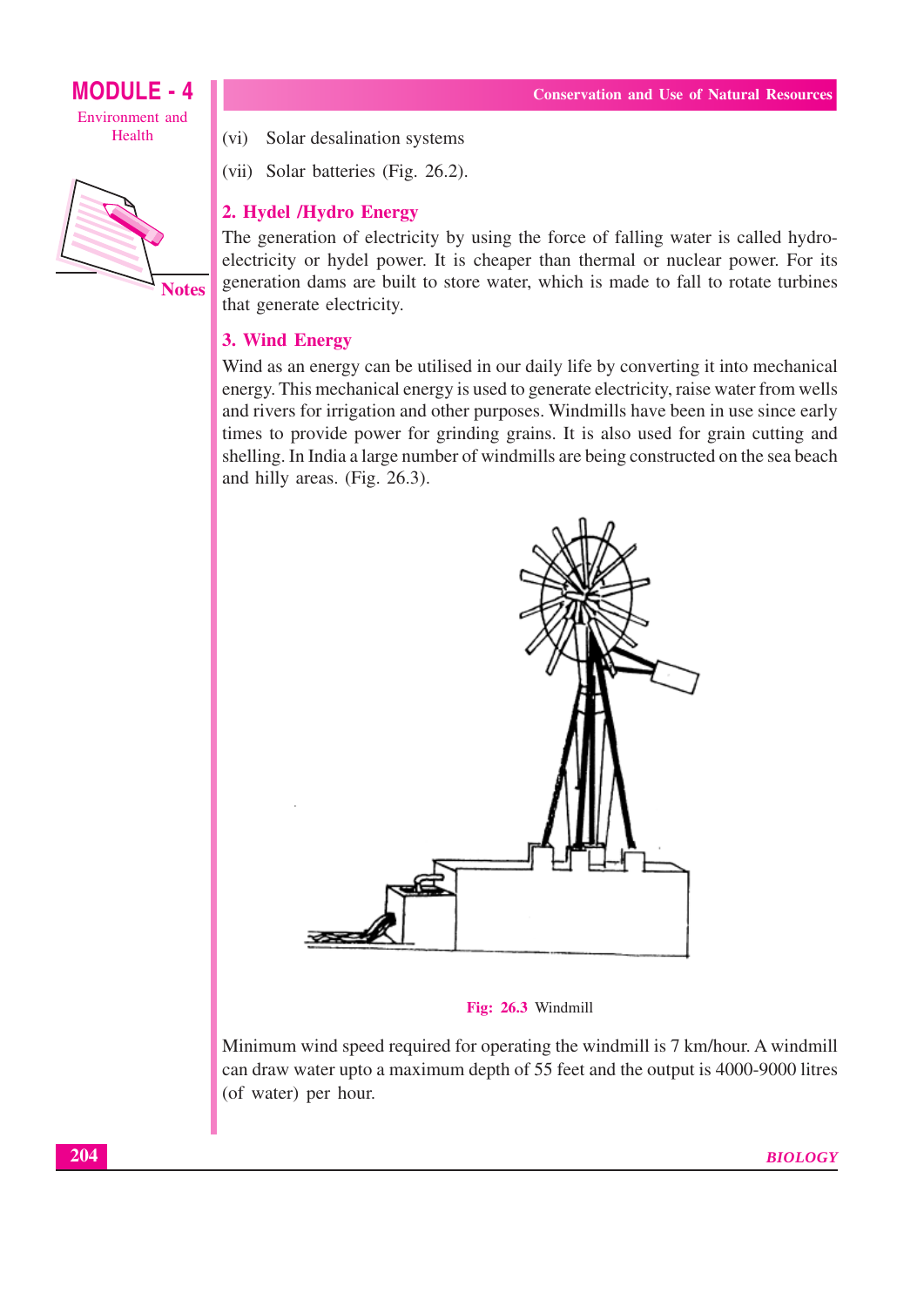#### **4. Tidal Energy**

Tidal energy is one that is produced by making the use of water movement from a high tide to a low tide. Ocean waves and tides can be made to turn a turbine and generate electricity. Areas where rivers flow into the sea experience waves and tides and electricity can be generated there. It has much potential. As you know we have a large coastline and major river systems in our country, electricity can be generated on a large scale from waves and tides.

#### **5. Nuclear Energy**

Radioactive elements like uranium and thorium disintegrate spontaneously releasing large quantities of energy. This energy can be trapped to produce electricity. 25% of world's thorium reserve is found in our country, which can be utilised to generate electricity. Most advanced countries have nuclear power stations. We too have some in India, for example, Tarapur (Maharashtra), Kalpakkam (Tamil Nadu), Narora (Uttar Pradesh), Kota (Rajasthan). Approximately 3% of India's electricity comes from nuclear power and about  $25\%$  is expected to come by 2050.

Installation costs of nuclear power stations are very high, but maintenance costs are relatively low. If not carefully maintained, these also have an inherent risk of causing radioactive pollution.

#### **6. Hydrogen Energy**

Hydrogen is the primary fuel for the hydrogen based fuel cells and power plants. Power can be generated for industrial, residential and transport purposes by using hydrogen.

#### **7. Geothermal Energy**

This is the energy derived from the heat in the interior of the earth. In volcanic regions, springs and fountains of hot water called "geysers" are commonly found. These eruptions of hot steaming water can be used to turn turbines and produce electricity in geothermal power plants. In this method cold water is allowed to seep through the fissures in the rocks till it reaches the hot rocks in the lower layers. Water gets heated and gets converted into steam which forces out to the surface to be used in power generation. Besides the superheated steam of hot springs can also generate electricity. There are 46 hydrothermal areas in India where the water temperature normally exceeds 150 degree centigrade. Electricity can be generated from these hot springs.

#### 8. Biogas

Another form of non-conventional energy is **biogas**. It is produced by the microbial activity on cattle dung in a specially designed tank called digester. A mixture of water and cattle dung is poured in this digester where anaerobic decomposition takes place and biogas is generated. This gas contains  $55 - 70$  percent methane, which is Environment and Health

**MODULE -**

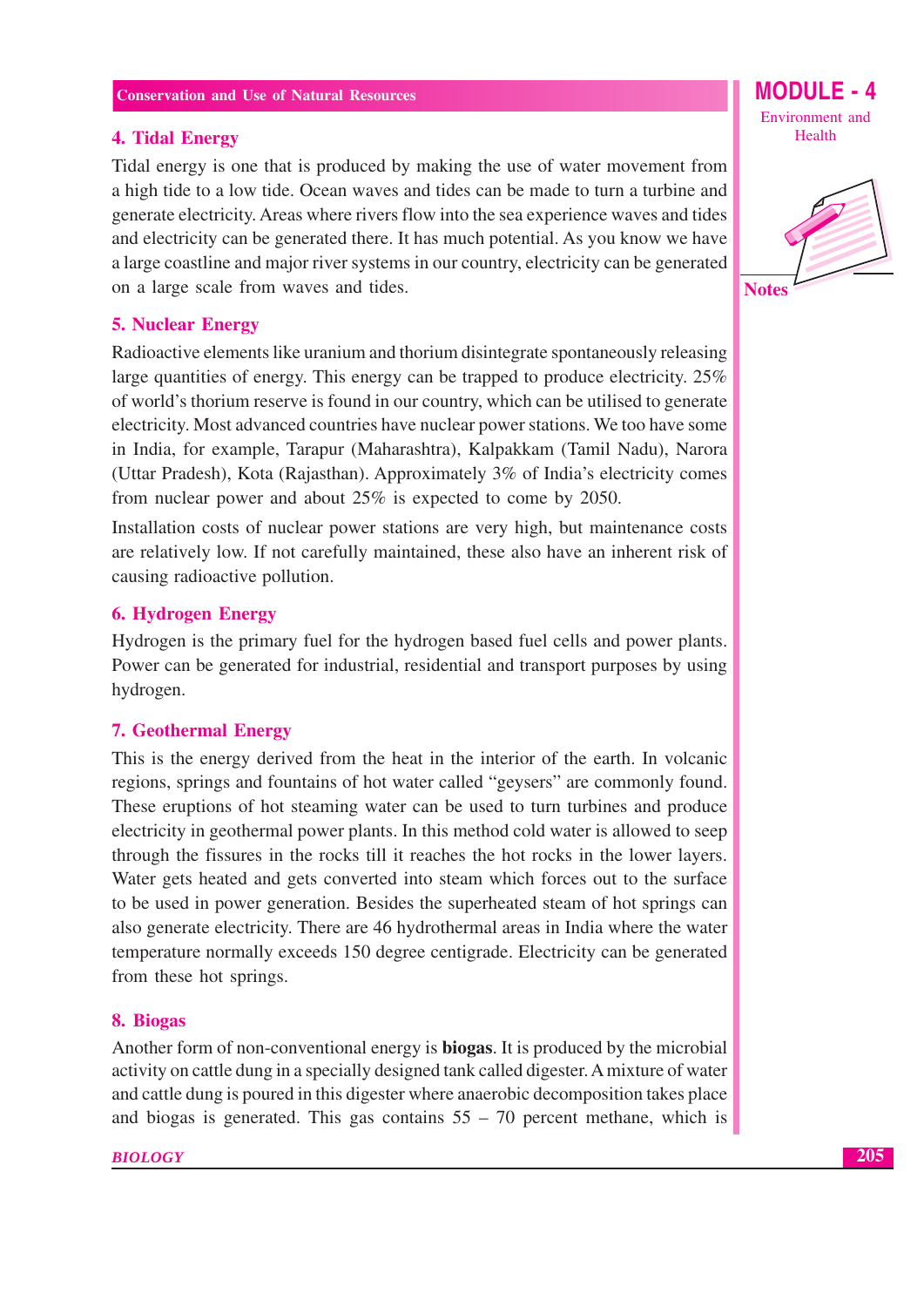

**MODULE - 4** Environment and Health



inflammable and it is generally used as cooking gas and for generation of electricity. The "waste" left in the tank after the generation of biogas is used as manures. Thus, biogas plant provides us both the fuel and the manure. Biogas plants are becoming very popular in rural India.

There are two types of biogas plants:

- $(a)$ Family type gas plants- These are small and are used individually by a family.
- $(b)$ Community type gas plants- These are large and are used by larger rural populations.

## 9. Bio-fuel

You know it very well that fossil fuels have been the main source of energy for transportation and industries for more than a century. Their rapid consumption has depleted the reserves of fossil fuels. Their fast depletion and non-renewable nature has sent an alarm to look for alternative fuel. Among the fuels, consumption of liquid fuels is the highest. So there are attempts to identify potential plant species as sources of liquid hydrocarbons, a substitute for liquid fossil fuels. The hydrocarbons present in such plants can be converted into petroleum hydrocarbons. This liquid hydrocarbon is the bio-fuel and the plants producing it are called petro-plants. The plant species, Jatropha curcus is the most suitable one, which yields bio-diesel. The Indian Oil Corporation is carrying out experiments for preparation of bio-diesel from various vegetable oils extracted from rice bran, palm, karanjia, sunflower etc.

## **Advantages of Bio-diesel**

Bio-diesel has several advantages; some of them are given below-

- It is an agriculture based fuel substitute.  $\bullet$
- It can be made from both vegetable oil and animal fats.  $\bullet$
- It can be used without major modifications in engines.  $\bullet$
- It does not need separate infrastructure for storage and delivery.  $\bullet$
- $\bullet$ Handling bio-diesel is safer.
- Planting of *Jatropha curcus* will utilise wasteland in our country.
- It's combustion emits less carbon monoxide, sulphates, unburnt hydrocarbons  $\bullet$ and particulate matters, thus reduces air pollution.

#### **26.10.4 Conservation of Energy Sources**

We have already leant about the different types of sources of energy and how they are useful to us. Now you think about your daily activities and the types of energy you are using in each activity. Make a list of the sources, which produce these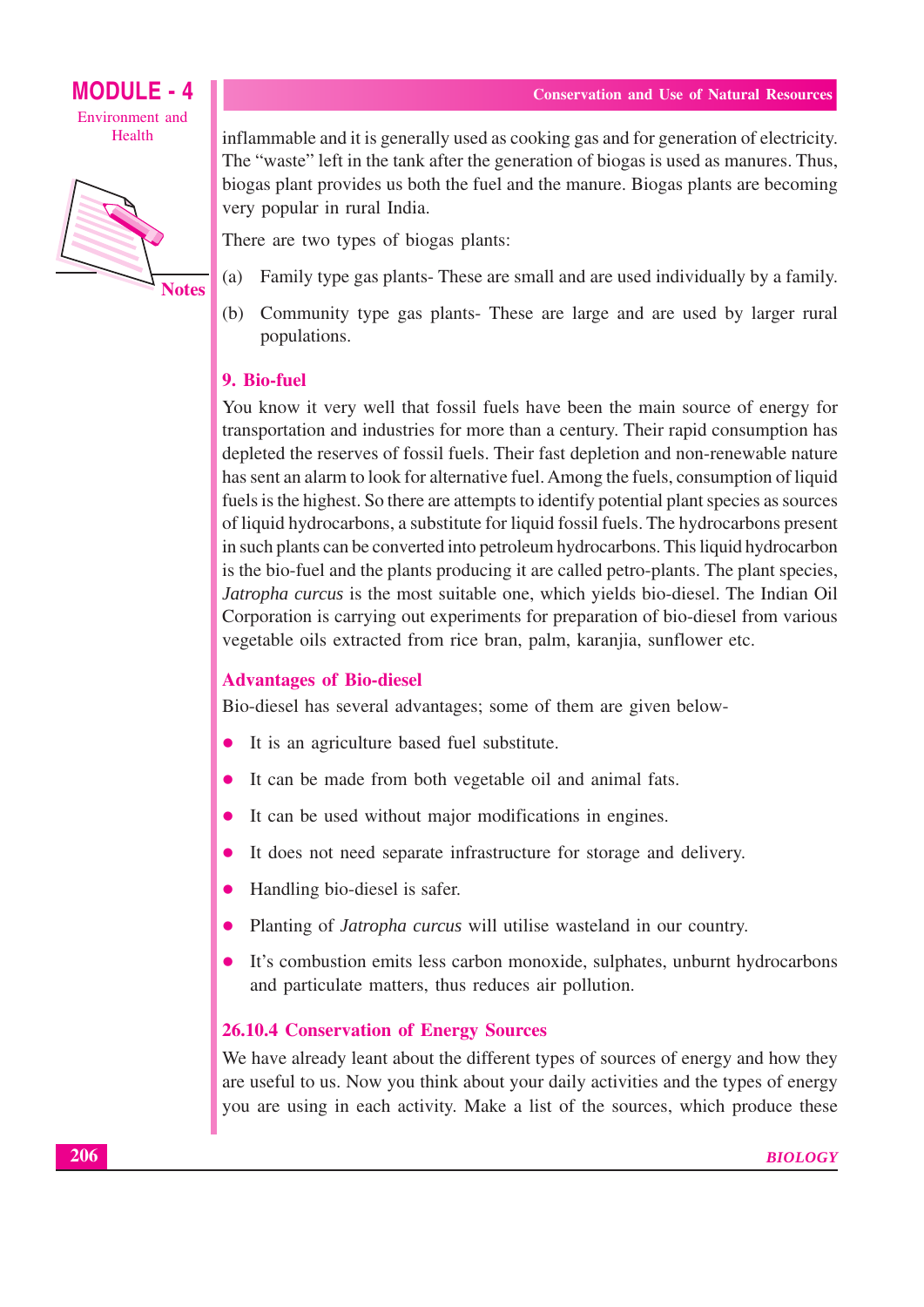energies. Everyday you and your family members are using four to five sources of energy. Similarly other people, industries and different establishments are using energy everyday. The demand for energy is increasing day-by-day and exploitation of the energy sources is on the rise. Thus, energy sources are depleting gradually. There is an urgent need to conserve energy, else adequate energy will not be available in future. Some methods to conserve energy are:

- Minimise exploitation of non-renewable energy resources.
- Emphasis on use of renewable sources of energy.
- Stop wastage of energy.
- Creating awareness among people regarding wise and judicious use of energy.
- Make more use of bio-mass based energy.

# **INTEXT QUESTIONS 26.10**

1. Why do we consider sun as the best source of energy?

- 2. What is meant by 'radioactive pollution'?
- 
- 3. What are the advantages and disadvantages of nuclear energy?

4. The following table contains the different sources of energy and their uses. Put a tick mark under the source against the appropriate use(s).

> Geothermal Bio gas Bio-diesel

- (i) Generation of Electricity
- (ii) Fuel for Cooking
- Fuel for Vehicles  $(iii)$
- 5. Mention any three ways of conservation of electric energy at your home.
	- $(i)$
	- $(ii)$
	- $(iii)$

**BIOLOGY** 

**MODULE** Environment and Health

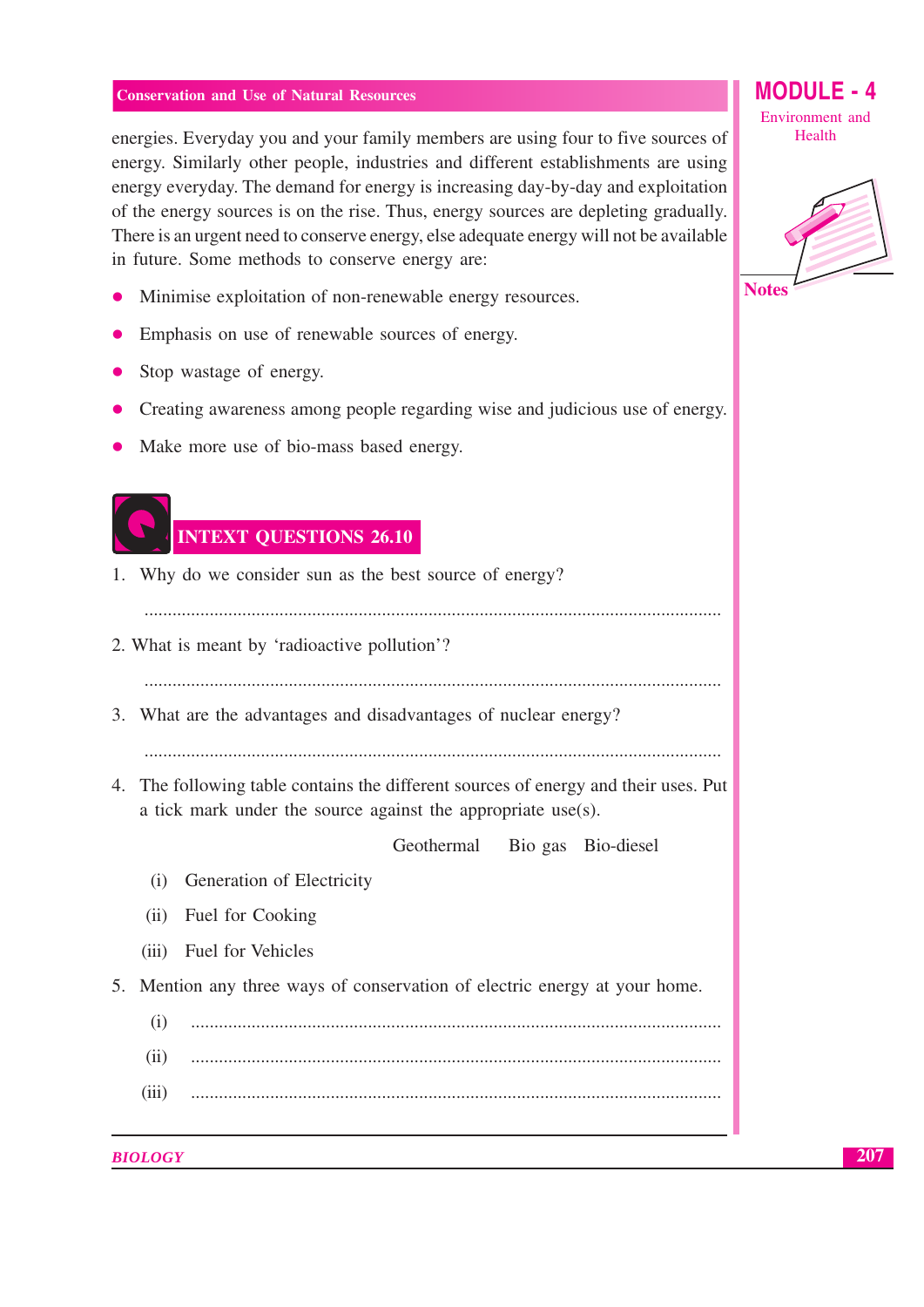## **MODULF - 4** Environment and Health



**Notes** 



- Any natural or artificial substance, energy or organism, which is used by human being for its welfare is called a resource. Two types of resources are, (a) Natural resources; and (b) Artificial resources.
- Natural resources are classified into (i) inexhaustible- air, water (in oceans), solar  $\bullet$ energy etc. and (ii) exhaustible-soil, forest, fresh water, minerals, fossil fuels, etc. Exhaustible resources may be non-renewable such as metals fossil fuels, and renewable such as water, wood, natural pastures, forests, etc.
- Conservation is the sum total of activities, which can derive benefits from natural resources but at the same time prevent excessive use leading to destruction or neglect.
- Soil is the uppermost layer of earth's crust, which supports growth of plants. It is both a renewable and non-renewable resource.
- Water is the most important component of all life forms. It regulates climate, generates electricity and is also useful in agriculture and industries. With increase in population and industrial growth, water is degraded day by day. Conservation and management of water are essential for the survival of mankind, plants and animals
- The variety of all plants, animals and microbes of a region is termed biodiversity. Biodiversity is essential for maintenance of ecosystem.
- Though biodiversity is important for our survival, it is under threat due to the various human activities. So we should protect biodiversity by strategies like, (i) In situ conservation, and (ii) Ex situ conservation.
- The endangered species are those, which have been reduced in number to a critical level and facing a high risk of extinction in the near future.
- The plants, animals and microorganisms other than the cultivated plants and domesticated animals constitute wildlife. Wildlife forms an important resource for maintaining ecological balance. Conserve it by establishing biosphere reserves, national parks and sanctuaries etc.
- Sustainable development is the development that meets the needs of the present generation and conserves it for the future generation.
- There are two main categories of energy sources: (i) conventional sources of energy; and (ii) non-conventional sources of energy. Conventional sources of energy may be (a) **conventional non-renewable energy** (Mostly fossil fuels found under the ground like coal, oil and natural gas etc.); and (b) **Conventional** renewable energy (firewood, cattle dung, charcoal etc.)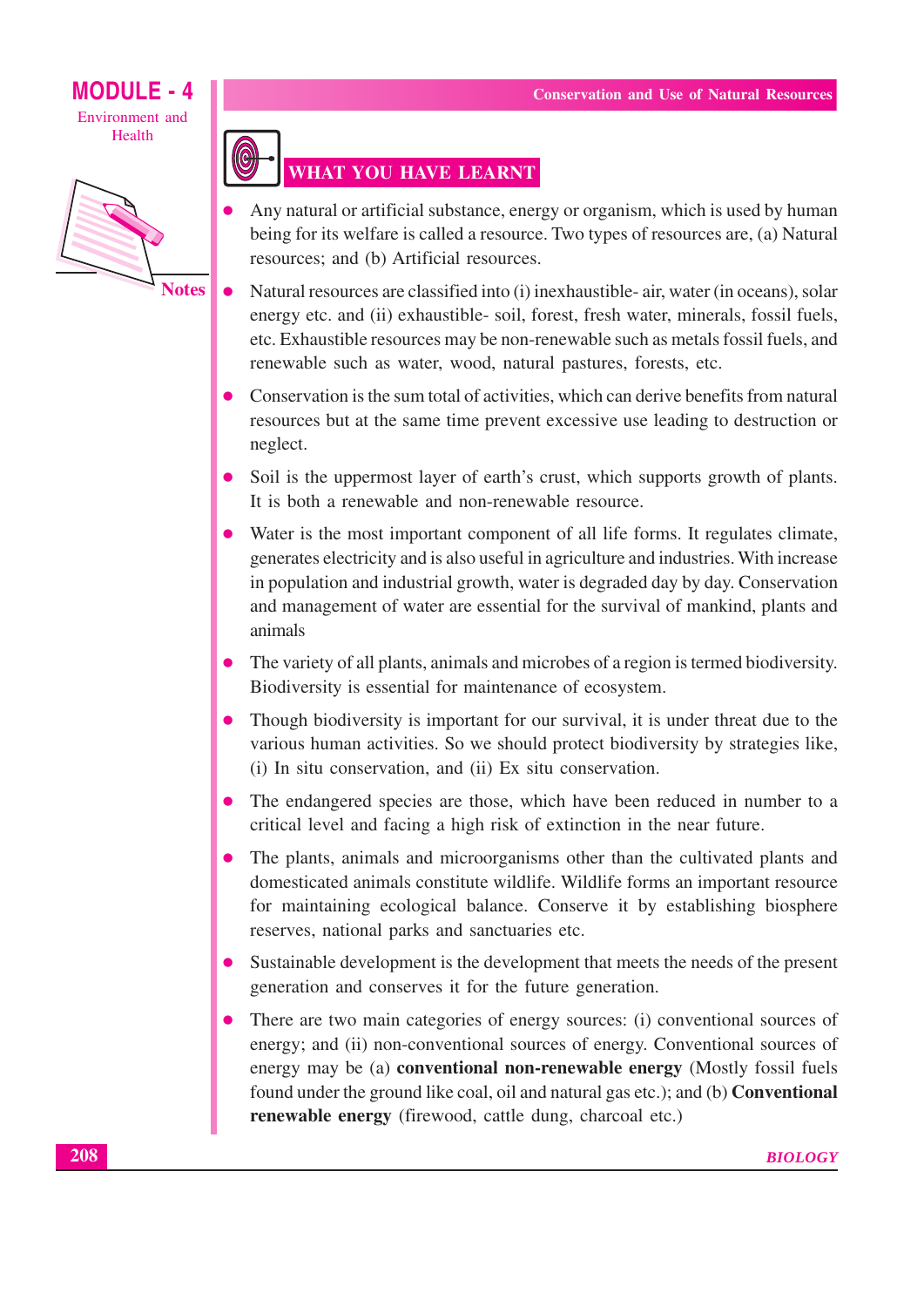- The Non-Conventional Energy includes Solar energy, Hydel energy, Wind energy, Nuclear energy, Hydrogen energy, Geothermal energy, Biogas energy, Tidal energy, Bio-fuel, etc.
- The demand for energy and exploitation of the energy sources is increasing dayby-day. Energy sources are depleting fast. There is an urgent need to conserve energy; else adequate energy will not be available in future.

# **TERMINAL EXERCISES**

- 1. Define conservation.
- 2. What is meant by soil erosion?
- 3. Define the term biodiversity.
- 4. State the meaning of sustainable development.
- 5. Mention any two methods of conservation of energy resource.
- 6. Why should wildlife be conserved?
- 7. Why is soil considered as both renewable and non-renewable resource?
- 8. State any three reasons for degradation of water.
- 9. Distinguish between in-situ and ex-situ conservation strategies.
- 10. Describe natural gas as conventional source of energy.
- 11. Describe the natural and the anthropogenic causes of soil erosion.
- 12. Describe the various methods of conservation of soil.
- 13. Future generations of mankind will depend more and more on non-conventional sources of energy. Discuss.
- 14. Explain any five methods of conservation of water.
- 15. Describe any three non-conventional sources of energy.



## **ANSWERS TO INTEXT QUESITONS**

- $\overline{1}$ . Plastic is an artificial resource. 26.1  $(i)$ 
	- Forest is an exhaustible renewable resource.  $(ii)$
	- The exhaustible resources, which are not replaced after  $(iii)$ consumption are known as non-renewable resources.

 $OR$ 

The exhaustible resources, which are replaced after consumption, are known as renewable resources

**MODULE - 4** 

Environment and Health



**BIOLOGY**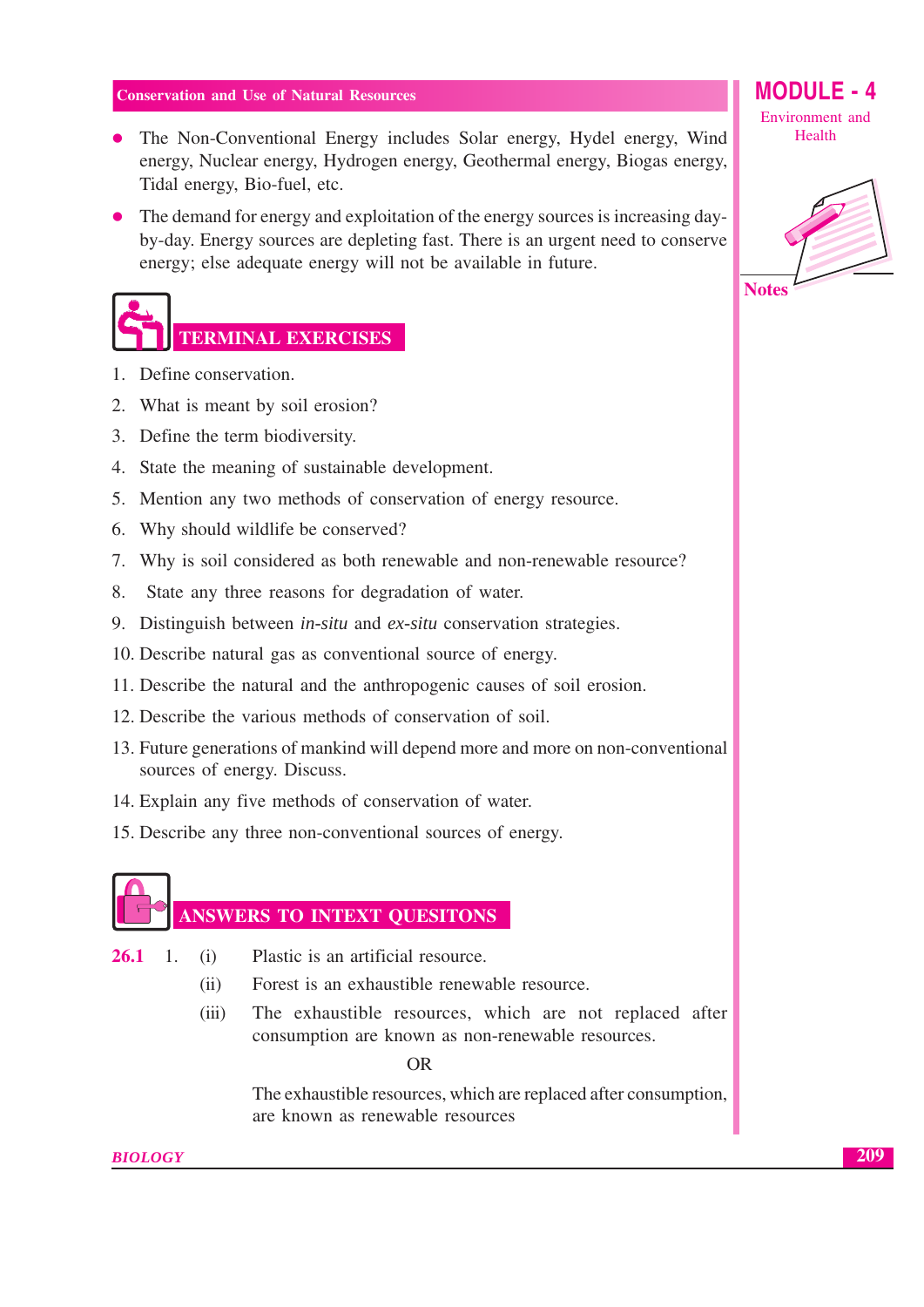| <b>MODULE - 4</b>         |      |    |                                                                        | <b>Conservation and Use of Natural Resources</b> |                                                                       |  |  |  |  |
|---------------------------|------|----|------------------------------------------------------------------------|--------------------------------------------------|-----------------------------------------------------------------------|--|--|--|--|
| Environment and<br>Health |      | 2. | Inexhaustible                                                          | Renewable                                        | Non-renewable                                                         |  |  |  |  |
|                           |      |    | Air                                                                    | Fish                                             | Iron                                                                  |  |  |  |  |
|                           |      |    | Sand                                                                   | Forest                                           | Petroleum                                                             |  |  |  |  |
|                           |      |    | Wind                                                                   | Pearls                                           | Gold                                                                  |  |  |  |  |
|                           |      |    | Clay                                                                   |                                                  |                                                                       |  |  |  |  |
| <b>Notes</b>              | 26.2 | 1. | (i)                                                                    |                                                  | To maintain ecological balance for supporting life.                   |  |  |  |  |
|                           |      |    | (ii)                                                                   | To preserve different kinds of species.          |                                                                       |  |  |  |  |
|                           |      | 2. | (i)<br>Chipko                                                          |                                                  |                                                                       |  |  |  |  |
|                           |      |    | Tulsi<br>(ii)                                                          |                                                  |                                                                       |  |  |  |  |
|                           |      |    | (iii)<br>Khecheopalri                                                  |                                                  |                                                                       |  |  |  |  |
|                           | 26.3 | 1. | Wind<br>$\mathbb{Z}^{\mathbb{Z}^n}$<br>Carries away the loose top soil |                                                  |                                                                       |  |  |  |  |
|                           |      |    | Overgrazing :                                                          | by wind and water                                | Removes the protective vegetation, thus help in erosion               |  |  |  |  |
|                           |      |    | Water<br>$\ddot{\phantom{a}}$                                          | vegetation.                                      | Rain drops carry away the soil not covered by                         |  |  |  |  |
|                           |      | 2. | $Column - A$                                                           |                                                  | $Column - B$                                                          |  |  |  |  |
|                           |      |    | (i)<br>Terracing                                                       | (c)                                              | Practised in hilly areas                                              |  |  |  |  |
|                           |      |    | Erosion<br>(ii)                                                        | (d)                                              | To wear away                                                          |  |  |  |  |
|                           |      |    | Deforestation<br>(iii)                                                 | (b)                                              | Cutting down forests                                                  |  |  |  |  |
|                           |      |    | Humus<br>(iv)                                                          | (a)                                              | Decayed vegetable or animal matter                                    |  |  |  |  |
|                           | 26.4 | 1. |                                                                        |                                                  | It is produced continuously through hydrologic cycle.                 |  |  |  |  |
|                           |      | 2. | (i)                                                                    | Constructing dams and reservoirs                 |                                                                       |  |  |  |  |
|                           |      |    | (ii)                                                                   | Rainwater harvesting                             |                                                                       |  |  |  |  |
|                           |      |    | Judicious use<br>(iii)                                                 |                                                  |                                                                       |  |  |  |  |
|                           | 26.5 | 1. | $(i)$ C<br>(ii) T                                                      | $(iii)$ T                                        | $(iv)$ C<br>$(v)$ C<br>$(vi)$ T                                       |  |  |  |  |
|                           | 26.6 | 1. | and animals.                                                           |                                                  | It is published by IUCN that gives information on endangered plants   |  |  |  |  |
|                           |      | 2. |                                                                        | domesticated animals constitute the wildlife.    | The plants, animals and microbes other than the cultivated plants and |  |  |  |  |
|                           |      | 3. | Afforestation<br>(i)                                                   |                                                  |                                                                       |  |  |  |  |
|                           |      |    | Belladonna<br>(ii)                                                     |                                                  |                                                                       |  |  |  |  |
|                           |      |    | Rhinoceros<br>(iii)                                                    |                                                  |                                                                       |  |  |  |  |
|                           | 26.7 | 1. | World Wildlife Fund<br>(i)                                             |                                                  |                                                                       |  |  |  |  |
|                           |      |    | (ii)                                                                   |                                                  | Convention of International Trade in Endangered species               |  |  |  |  |
|                           |      |    | (iii)                                                                  |                                                  | International Union for Conservation of Natural Resources             |  |  |  |  |
|                           |      | 2. | $(i)$ $(d)$ ,                                                          | (ii) (e) (iii) (b)(iv) (a)(v) (c)                |                                                                       |  |  |  |  |
| 210                       |      |    |                                                                        |                                                  | <b>BIOLOGY</b>                                                        |  |  |  |  |
|                           |      |    |                                                                        |                                                  |                                                                       |  |  |  |  |